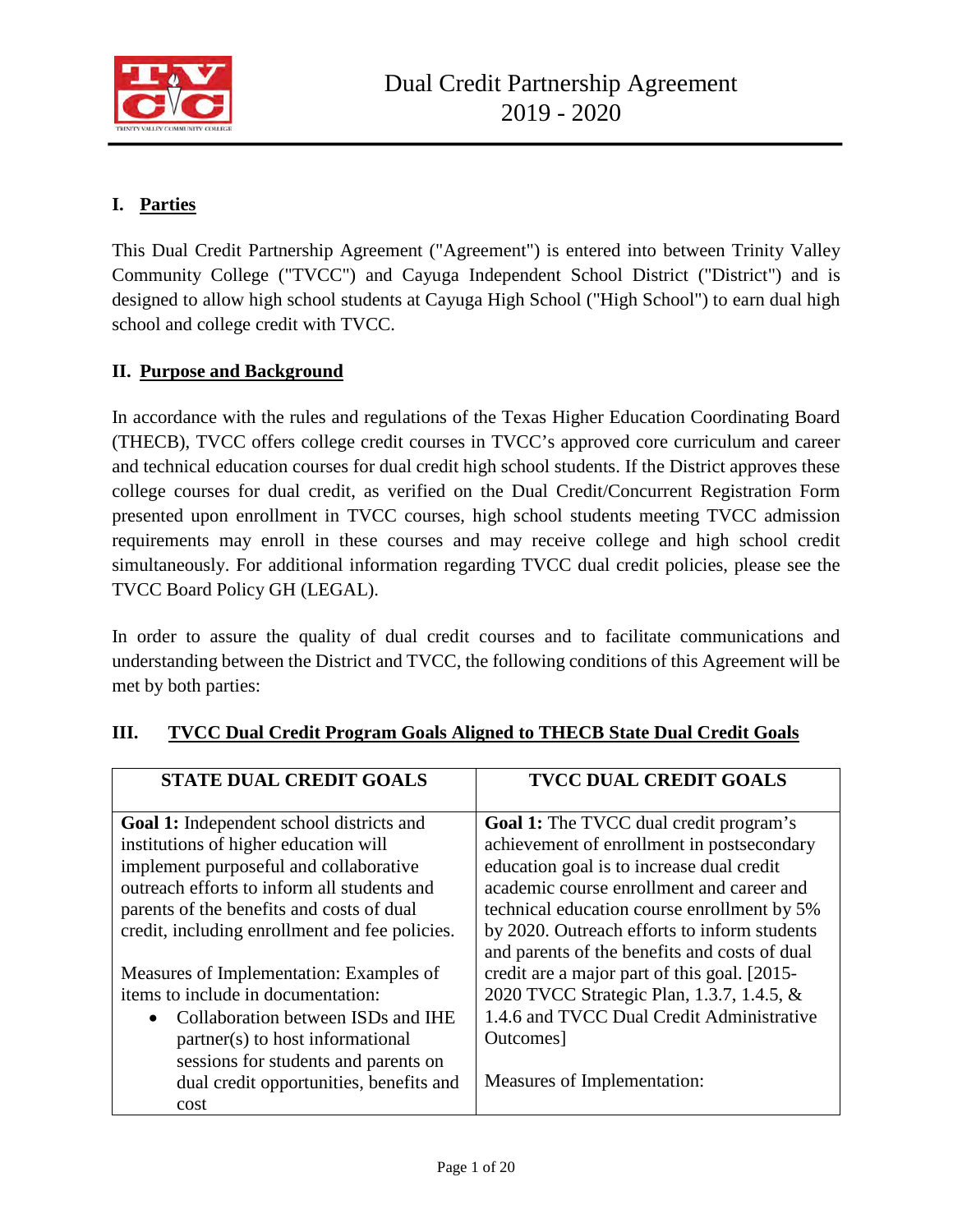| ISD and IHE dual credit webpages<br>$\bullet$<br>reflect the most current dual credit<br>program information including<br>enrollment and fee policies<br>Hosting dual credit 101 sessions for<br>$\bullet$<br>high school counselors<br>Collaboration between ISDs and IHE<br>$\bullet$<br>partner(s) on a marketing campaign<br>Documentation summarizing<br>$\bullet$<br>collaboration and outreach efforts of<br>IHEs and secondary school partners<br>will be readily available and posted.     | Parent Night and Student<br>$\bullet$<br>Presentations<br>Website is updated often to reflect<br>٠<br>policies, rules and fee policies<br>Counselor meetings are held<br>$\bullet$<br>throughout the year for all service area<br>ISDs and homeschools<br>Dual credit director presents to school<br>$\bullet$<br>boards<br>Dual credit director meets with ISD<br>$\bullet$<br>administrators about dual credit<br>programs<br>TVCC dual credit creates marketing<br>$\bullet$<br>posters and brochures - disseminates<br>to the ISDs and homeschools<br>Dual credit office maintains a record<br>of visits and activities - it is available<br>upon request                                                                                                                                                                                                                                                                                               |
|-----------------------------------------------------------------------------------------------------------------------------------------------------------------------------------------------------------------------------------------------------------------------------------------------------------------------------------------------------------------------------------------------------------------------------------------------------------------------------------------------------|-------------------------------------------------------------------------------------------------------------------------------------------------------------------------------------------------------------------------------------------------------------------------------------------------------------------------------------------------------------------------------------------------------------------------------------------------------------------------------------------------------------------------------------------------------------------------------------------------------------------------------------------------------------------------------------------------------------------------------------------------------------------------------------------------------------------------------------------------------------------------------------------------------------------------------------------------------------|
| Goal 2: Dual credit programs will assist high<br>school students in the successful transition to<br>and acceleration through postsecondary<br>education.<br>Metric: Examples of items included in<br>analysis:<br>Student enrollment in postsecondary<br>after high school<br>Time to degree completion<br>Semester credit hours to degree<br>$\bullet$<br>Analysis of measures in enrollment in<br>and persistence through postsecondary<br>education, disaggregated by student<br>sub-population. | <b>Goal 2:</b> The TVCC dual credit program's<br>successful transition to and acceleration<br>through postsecondary education goal is to<br>increase dual credit AA, AAS, or certificate<br>completion by 5% by 2020. [TVCC Dual<br>Credit Administrative Outcomes]<br>Metric:<br>Student enrollment in postsecondary<br>$\bullet$<br>after high school is tracked through<br>THECB and internal data<br>Time to degree completion is tracked<br>through internal data<br>Semester credit hours to degree is<br>tracked through internal data<br>Analysis of measures in enrollment in<br>$\bullet$<br>persistence through postsecondary<br>education, disaggregated by student<br>subpopulation is tracked through<br>internal data<br>Dual credit office performs transcript<br>audits to determine hours to degree<br>and graduation options<br>Dual credit office performs student<br>advising with dual credit high school<br>students per THECB rules |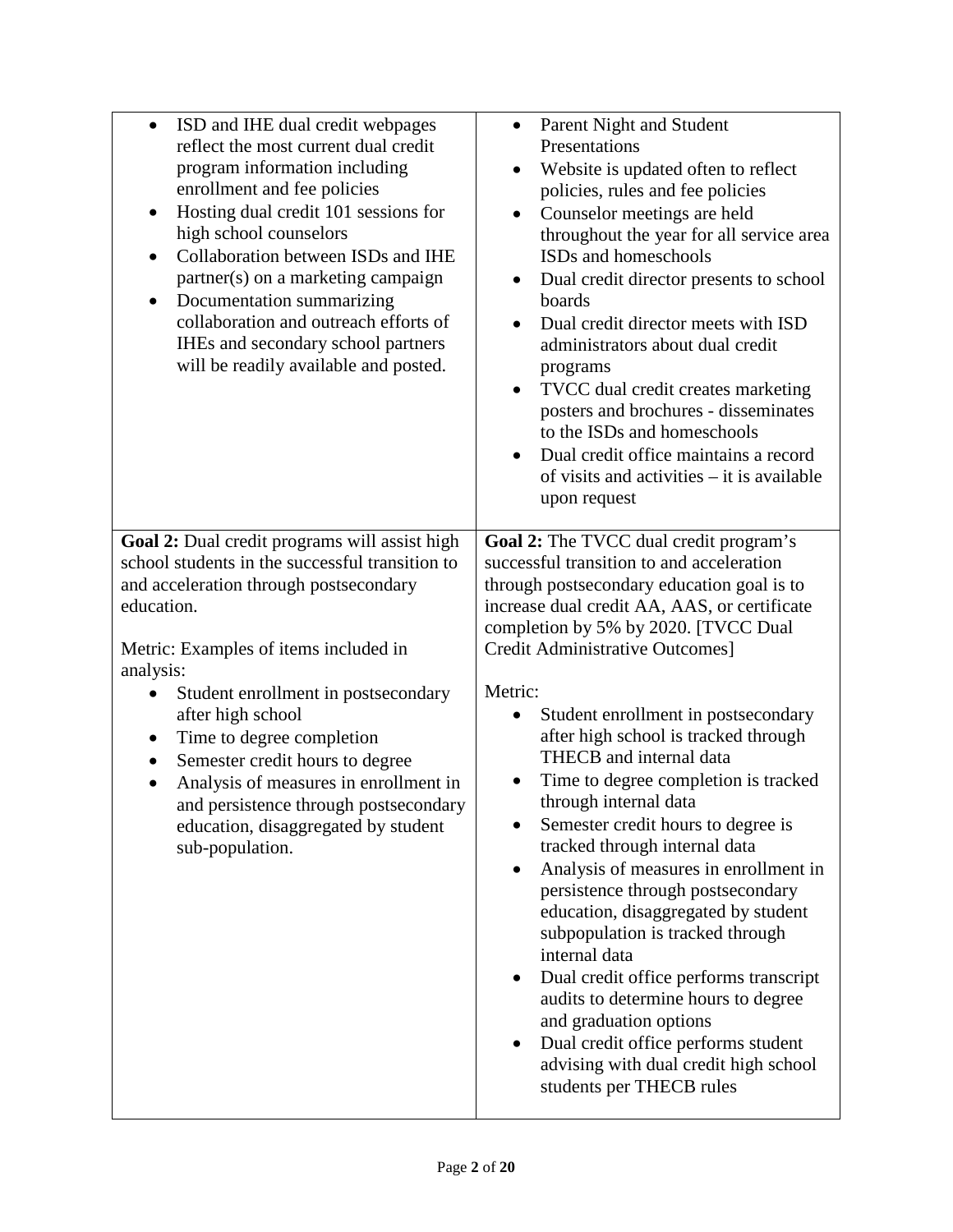| Goal 3: All dual credit students will receive<br>academic and college readiness advising with<br>access to student support services to bridge<br>them successfully into college course<br>completion.<br>Metric: Examples of items included in<br>analysis:<br>Student enrollment in postsecondary<br>after high school<br>Time to degree completion<br>$\bullet$<br>Decrease in excess number of<br>$\bullet$<br>semester hours beyond required hours<br>to degree completion<br>Analysis of measures in enrollment<br>$\bullet$<br>and degree completion, disaggregated<br>by student sub-population. | Goal 3: The TVCC dual credit program<br>development of an effective bridge between<br>secondary and postsecondary education is to<br>increase college preparatory courses and/or<br>college readiness scores by 5% by 2020.<br>[2015-2020 TVCC Strategic Plan, 1.2.9 and<br><b>TVCC Dual Credit Administrative Outcomes]</b><br>Metric:<br>Student enrollment in postsecondary<br>$\bullet$<br>after high school is tracked through<br>THECB and internal data<br>Dual credit office performs transcript<br>$\bullet$<br>audits to determine time to degree<br>completion and graduation options<br>Dual credit office performs student<br>$\bullet$<br>advising to establish a plan of<br>enrollment for efficient use of courses<br>in order to decrease the excess hours<br>to completion<br>Dual credit office maintains the<br>$\bullet$<br>college prep MOU and advises ISDs<br>on the college prep program<br>TVCC provides student support<br>$\bullet$<br>services for all dual credit students, as<br>does the ISDs |
|---------------------------------------------------------------------------------------------------------------------------------------------------------------------------------------------------------------------------------------------------------------------------------------------------------------------------------------------------------------------------------------------------------------------------------------------------------------------------------------------------------------------------------------------------------------------------------------------------------|-------------------------------------------------------------------------------------------------------------------------------------------------------------------------------------------------------------------------------------------------------------------------------------------------------------------------------------------------------------------------------------------------------------------------------------------------------------------------------------------------------------------------------------------------------------------------------------------------------------------------------------------------------------------------------------------------------------------------------------------------------------------------------------------------------------------------------------------------------------------------------------------------------------------------------------------------------------------------------------------------------------------------------|
| Goal 4: The quality and rigor of dual credit                                                                                                                                                                                                                                                                                                                                                                                                                                                                                                                                                            | Goal 4: The TVCC dual credit students'                                                                                                                                                                                                                                                                                                                                                                                                                                                                                                                                                                                                                                                                                                                                                                                                                                                                                                                                                                                        |
| courses will be sufficient to ensure student                                                                                                                                                                                                                                                                                                                                                                                                                                                                                                                                                            | performance in college-level coursework goal                                                                                                                                                                                                                                                                                                                                                                                                                                                                                                                                                                                                                                                                                                                                                                                                                                                                                                                                                                                  |
| success in subsequent courses.                                                                                                                                                                                                                                                                                                                                                                                                                                                                                                                                                                          | is to increase dual credit academic course<br>completion and career and technical education                                                                                                                                                                                                                                                                                                                                                                                                                                                                                                                                                                                                                                                                                                                                                                                                                                                                                                                                   |
| Metric:                                                                                                                                                                                                                                                                                                                                                                                                                                                                                                                                                                                                 | course completion by 5% by 2020. [2015-                                                                                                                                                                                                                                                                                                                                                                                                                                                                                                                                                                                                                                                                                                                                                                                                                                                                                                                                                                                       |
| Analysis of performance in                                                                                                                                                                                                                                                                                                                                                                                                                                                                                                                                                                              | 2020 TVCC Strategic Plan, 1.2.9 and TVCC                                                                                                                                                                                                                                                                                                                                                                                                                                                                                                                                                                                                                                                                                                                                                                                                                                                                                                                                                                                      |
| subsequent course work.                                                                                                                                                                                                                                                                                                                                                                                                                                                                                                                                                                                 | Dual Credit Administrative Outcomes]                                                                                                                                                                                                                                                                                                                                                                                                                                                                                                                                                                                                                                                                                                                                                                                                                                                                                                                                                                                          |
|                                                                                                                                                                                                                                                                                                                                                                                                                                                                                                                                                                                                         |                                                                                                                                                                                                                                                                                                                                                                                                                                                                                                                                                                                                                                                                                                                                                                                                                                                                                                                                                                                                                               |
|                                                                                                                                                                                                                                                                                                                                                                                                                                                                                                                                                                                                         | Metric:<br>Dual credit office analyzes enrollment,<br>$\bullet$<br>completion, and success data by<br>school district, by course, by student,<br>by instructor, and by mode of delivery                                                                                                                                                                                                                                                                                                                                                                                                                                                                                                                                                                                                                                                                                                                                                                                                                                       |

### **IV. Eligible Courses**

1. Courses eligible for the awarding of TVCC dual credit for high school students are limited to those within the TVCC core curriculum, TVCC career and technical education courses, or TVCC foreign language courses. These courses will be identified as college level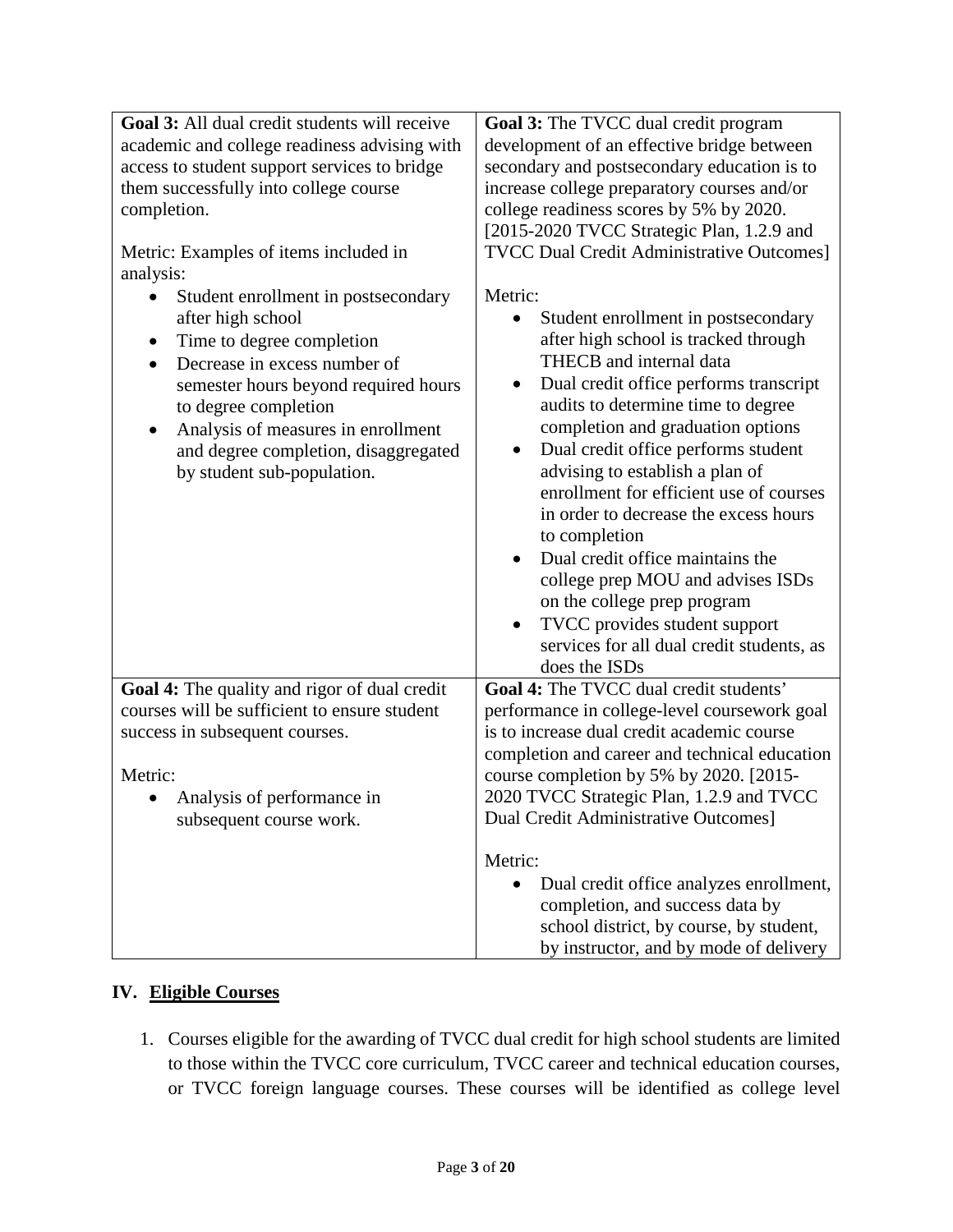academic courses in the current edition of the Lower Division Academic Course Guide Manual (ACGM) or as a college level technical course in the current edition of the Workforce Education Course Manual (WECM). [TAC 19, Part 1, Chapter 4, Subchapter D, §4.85, (i)(2)]

- 2. Freshman and sophomore high school students will be limited to enroll in two courses per semester outlined in "9<sup>th</sup> and 10<sup>th</sup> Grade Approved Dual Credit Courses". Refer to the TVCC dual credit website for an updated listing of eligible courses.
- 3. Courses eligible for the awarding of TVCC dual credit for high school students must be applicable to a TVCC certificate or degree.
- 4. The TVCC Guide for Potential Dual Credit Courses provides a crosswalk between secondary and postsecondary dual credit courses and will be provided to ISDs, upon their request.
- 5. Programs listed in the attached Appendix A have been approved for the 2019-2020 academic year.

## **V. Defined Sequence of Courses**

- 1. The defined sequence of courses for an Associate of Arts (AA) degree or Associate of Applied Science (AAS) degree is contained within the TVCC approved core curriculum. A defined sequence of courses for career and technical education program certificates will be provided to ISDs, upon request.
- 2. The director of dual credit will review and compare the Texas Essential Knowledge and Skills (TEKS), Lower Division Academic Course Guide Manual (ACGM) and the Workforce Education Course Manual (WECM) to determine the course credits that can be earned by dual credit students.
- 3. The AA defined sequence of courses is: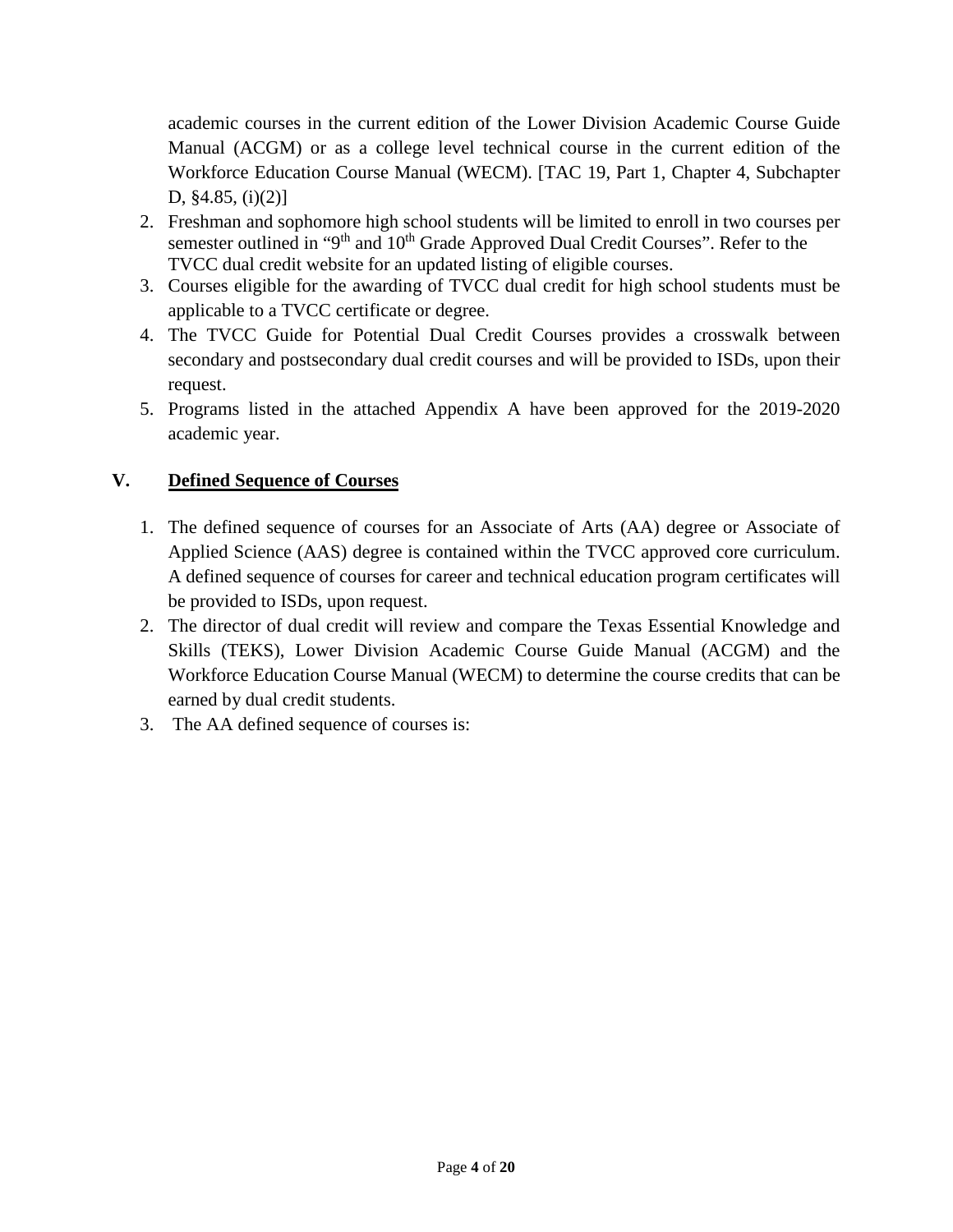| <b>Grade</b> | <b>TVCC Courses</b>                                                                            | <b>High School Courses</b>                             |
|--------------|------------------------------------------------------------------------------------------------|--------------------------------------------------------|
| 9th Grade    | <b>BCIS 1305 (3 SCH)</b>                                                                       | <b>Business Information</b><br>Management I (1 Credit) |
|              | EDUC/PSYC 1300 (3 SCH)                                                                         | College Transition (1 Credit)                          |
|              | ARTS 1301 (3 SCH) &<br>ARTS 1303 (3 SCH) or                                                    | Art I (1 Credit) or                                    |
|              | DRAM 1310 (3 SCH) &<br>DRAM 2366 (3 SCH) or                                                    | Theater Arts I (1 Credit) or                           |
|              | MUSI 1306 (3 SCH) &<br>MUSI 1310 (3 SCH)                                                       | Music Theory I (1 Credit)                              |
| 10th Grade   | SPCH 1315 (3 SCH)                                                                              | Public Speaking (1/2 Credit)                           |
|              | PSYC 2301 (3 SCH)                                                                              | Psychology (1/2 Credit)                                |
|              | SOCI 1301 (3 SCH)                                                                              | Sociology (1/2 Credit)                                 |
|              | GOVT 2306 (3 SCH)                                                                              | Special Topics in<br>Social Studies (1/2 Credit)       |
| 11th Grade   | ENGL 1301 (3 SCH) &<br><b>ENGL 1302 (3 SCH)</b>                                                | English III (1 Credit)                                 |
|              | HIST 1301 (3 SCH) &<br><b>HIST 1302 (3 SCH)</b>                                                | U.S. History (1 Credit)                                |
|              | BIOL 1406 (4 SCH) &<br>BIOL 1407 (4 SCH) or<br>BIOL 1408 (4 SCH) &<br><b>BIOL 1409 (4 SCH)</b> | Scientific Research &<br>Design (1 Credit)             |
| 12th Grade   | MATH 1314 (3 SCH) &<br><b>MATH 1342 (3 SCH)</b>                                                | Independent Studies (1 Credit)                         |
|              | ENGL 2322 (3 SCH) &<br>ENGL 2323 (3 SCH) or<br><b>HUMA 1301 (3 SCH)</b>                        | English IV (1 Credit)                                  |
|              | ECON 2301 (3 SCH)                                                                              | Economics (1/2 Credit)                                 |
|              | GOVT 2305 (3 SCH)                                                                              | U.S. Government (1/2 Credit)                           |

## **VI. Student Eligibility**

- 1. High school students must meet all eligibility requirements set forth in the THECB Rules. All eligibility requirements set forth herein are subject to the THECB Rules and, in the event of conflict, the THECB Rules govern and apply.
- 2. To be eligible for enrollment in dual credit courses offered, students must be enrolled as a high school student. Academic eligibility requirements include demonstration of college readiness as evidenced by achieving the minimum passing standards of the Texas Success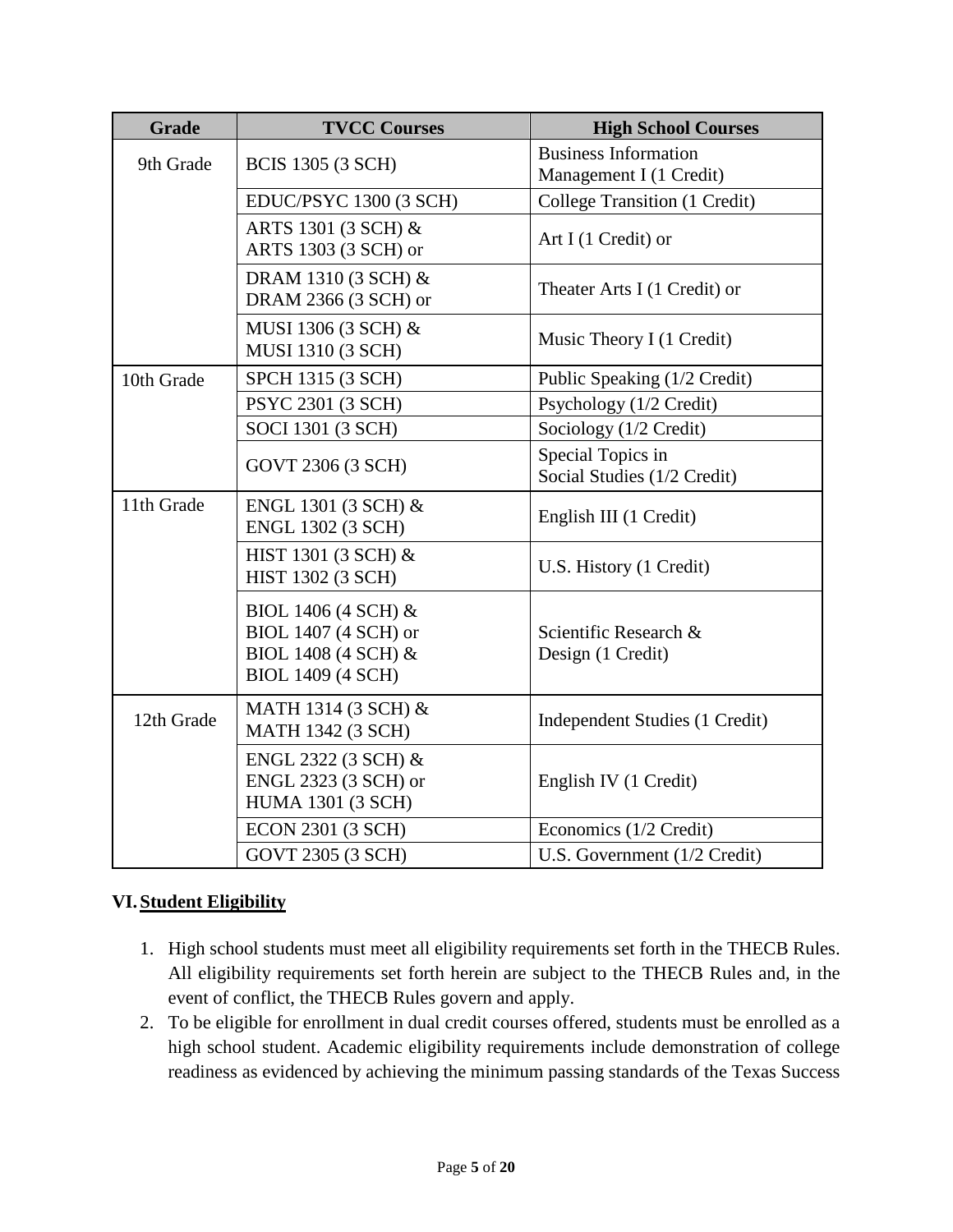Initiative (TSI) as outlined in TAC 19, Part 1, Chapter 4, Subchapter C, §4.57 and TAC 19, Part 1, Chapter 4 Subchapter D, §4.85.

| <b>TSI Subject</b> | TSI Cut Scores TAC 19, Part 1, Chapter 4, Subchapter C, §4.57 |
|--------------------|---------------------------------------------------------------|
| <b>Mathematics</b> | Minimum of 350                                                |
| Reading            | Minimum of 351                                                |
| Writing            | Minimum of Essay score of 4 AND MC score of 340               |

In accordance with TAC 19, Part 1, Chapter 4 Subchapter D, §4.85, a high school student is also eligible to enroll in dual credit courses that are TSI liable in reading, writing, and/or mathematics by achieving one of the following exemptions:

### **ACT:**

| English            | Composite score of 23, minimum of $19 = TSI$ exempt in both reading and |
|--------------------|-------------------------------------------------------------------------|
|                    | writing                                                                 |
| <b>Mathematics</b> | Composite score of 23, minimum of $19 = TSI$ exempt in mathematics      |

### **SAT (Prior to March 2016):**

| <b>Critical Reading</b> | Combined Critical Reading & Mathematics of 1070, minimum of $500 =$ |
|-------------------------|---------------------------------------------------------------------|
| (formerly)              | TSI exempt in both reading and writing                              |
| "verbal")               |                                                                     |
| Mathematics             | Combined Critical Reading & Mathematics of 1070, minimum of $500 =$ |
|                         | TSI exempt in mathematics                                           |

### *OR* **SAT (After March 5, 2016):**

| Evidenced-Based    | Minimum of $480 = TSI$ exempt in both reading and writing |
|--------------------|-----------------------------------------------------------|
| Reading & Writing  |                                                           |
| <b>Mathematics</b> | Minimum of $530 = TSI$ exempt in mathematics              |

*NOTE: Mixing or combining scores from SAT administered prior to March 5, 2016 and the SAT administered on or after March 5, 2016 is not allowable.*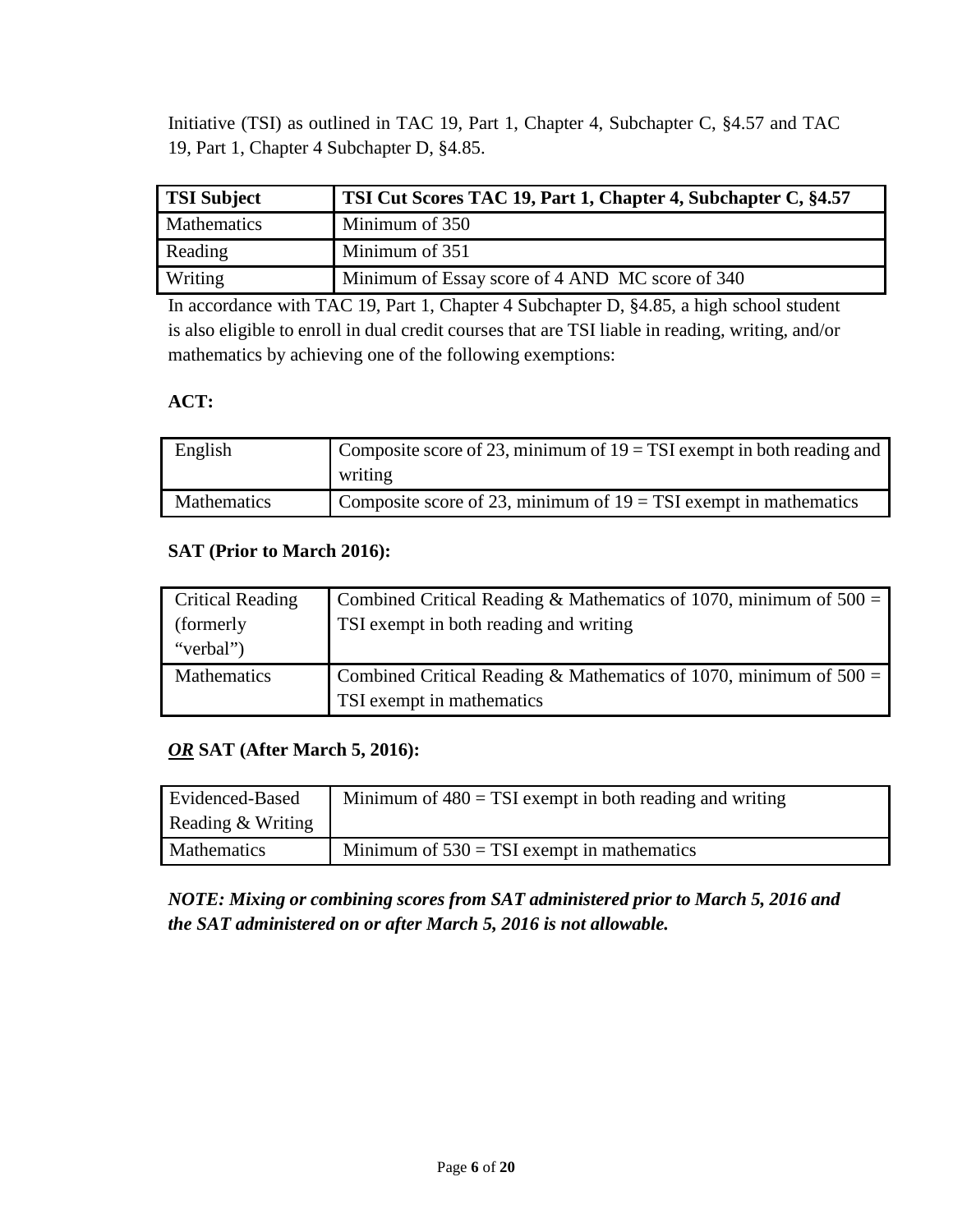### **STAAR EOC:**

| Algebra I  | Level 2 (4000) & passing grade in high school Algebra II = TSI exempt<br>in mathematics |
|------------|-----------------------------------------------------------------------------------------|
| Algebra II | Level 2 (4000) = TSI exempt in mathematics                                              |
| English II | Level 2 (4000) = TSI exempt in both reading and writing                                 |

#### **PSAT/NMSQT (Prior to October 15, 2015):**

| English     | Combined Reading & Mathematics of 107, minimum of $50 = TSI$ exempt |
|-------------|---------------------------------------------------------------------|
|             | in both reading and writing                                         |
| Mathematics | Combined Reading & Mathematics of 107, minimum of $50 = TSI$ exempt |
|             | in mathematics                                                      |

### **PSAT/NMSQT (After October 15, 2015):**

|                    | Evidenced-Based   Minimum of $460 = TSI$ exempt in both reading and writing |
|--------------------|-----------------------------------------------------------------------------|
| Reading<br>&       |                                                                             |
| Writing            |                                                                             |
| <b>Mathematics</b> | Minimum of $510 = TSI$ exempt in mathematics                                |

## *NOTE: Mixing or combining scores from PSAT/NMSQT administered prior to October 15, 2015 and the PSAT/NMSQT administered on or after October 15, 2015 is not allowable.*

### **PLAN:**

| English     | Composite score of 23, minimum $19 = TSI$ exempt in both reading and |
|-------------|----------------------------------------------------------------------|
|             | writing                                                              |
| Mathematics | Composite score of 23, minimum $19 = TSI$ exempt in mathematics      |

### **ACT ASPIRE:**

| English     | $\sim$ Minimum of 435 = TSI exempt in both reading and writing |
|-------------|----------------------------------------------------------------|
| Mathematics | Minimum of $431 = TSI$ exempt in mathematics                   |

3. Freshman and sophomore level high school students must adhere to the following procedure for dual credit enrollment.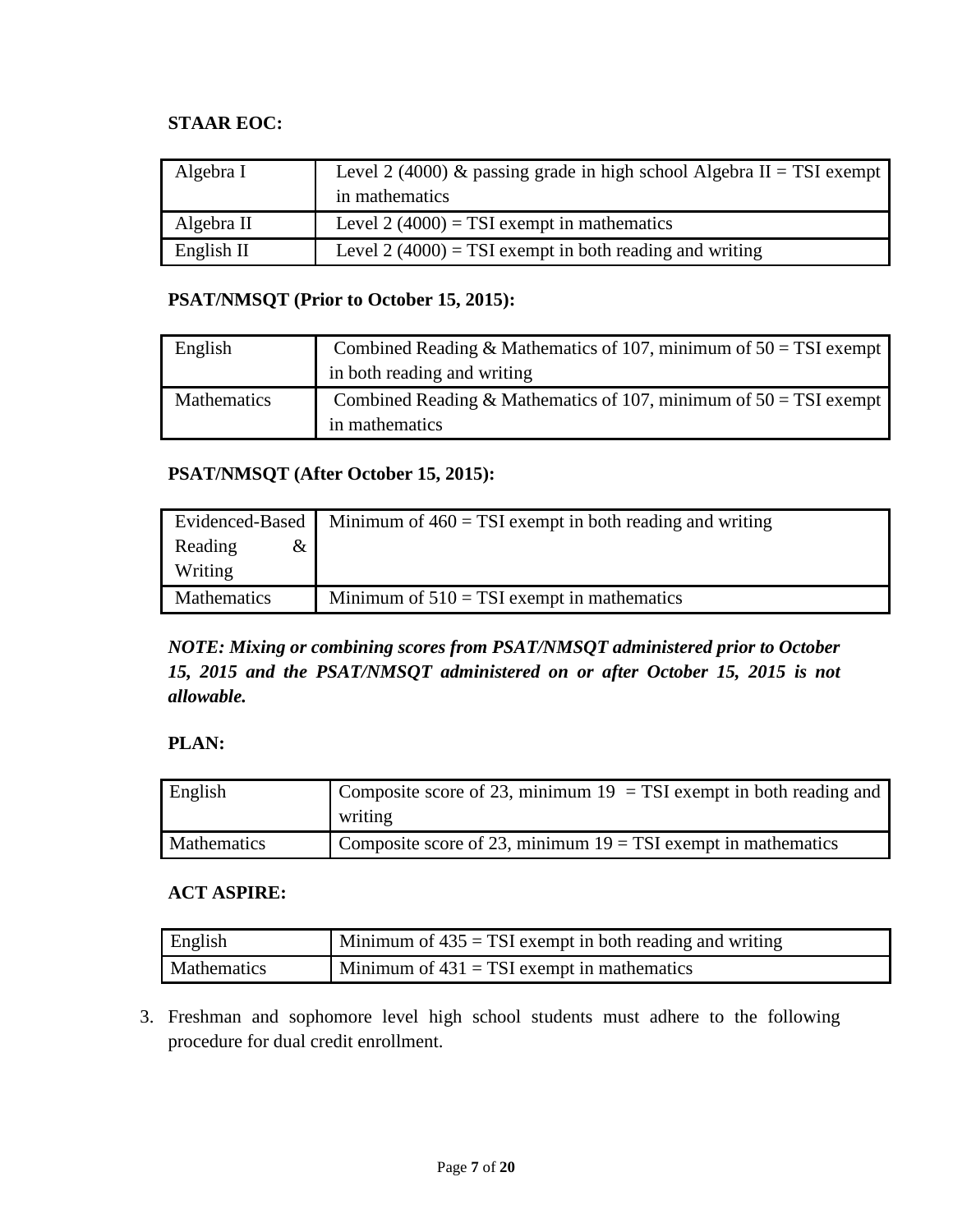Freshman & Sophomore **Academic** Enrollment Procedure:

- a. Student must complete all three sections of the TSI, but only pass the reading and writing sections.
- b. Freshman students must possess an overall 8th grade average of a B.
- c. Sophomore students must possess a high school GPA of a 3.0 or above on a 4.0 scale.
- d. Student must possess attendance and discipline records reflecting acceptable threshold.
- e. Student who does not meet attendance and discipline threshold will be required to meet with TVCC officials for an interview.

Student must provide the following documentation before the interview:

- a. College readiness (TSI, ACT, SAT, PSAT/NMSQT) test scores
- b. Copy of high school transcript
- c. Copy of attendance record
- d. Copy of discipline record
- e. Letter of recommendation from principal

Freshman & Sophomore **Workforce** Enrollment Procedure:

- a. Student must have completed all three sections of the TSI.
- 4. Dual credit students are limited to 15 semester credit hours (SCH) per 16-week semester and 6 semester credit hours (SCH) per 6-week semester. In the event that a dual credit student wishes to enroll in more than 15 SCH or 6 SCH, refer to the TVCC Enrollment Exception Procedure below.

TVCC's Enrollment Exception Procedure consideration is given to:

- Students that possess a high school and a TVCC GPA of a 3.0 or above on a 4.0 scale
- Students that provide a copy of the CURRENT high school transcript while enrolling
- 5. Dual credit students applying for entry in career and technical education courses will take the TSI Assessment, but do not have to meet minimum standards in order to enroll. For specific information regarding testing and placement requirements, please contact (a) Testing Center at the Athens Campus, (b) Guidance Centers at the Athens, Palestine, or Terrell Campuses, or (c) the TVCC director of dual credit. Information is also available on the TVCC dual credit website.
- 6. Prospective dual credit students must complete the TVCC admission process prior to registration. The application may be submitted online through www.applytexas.org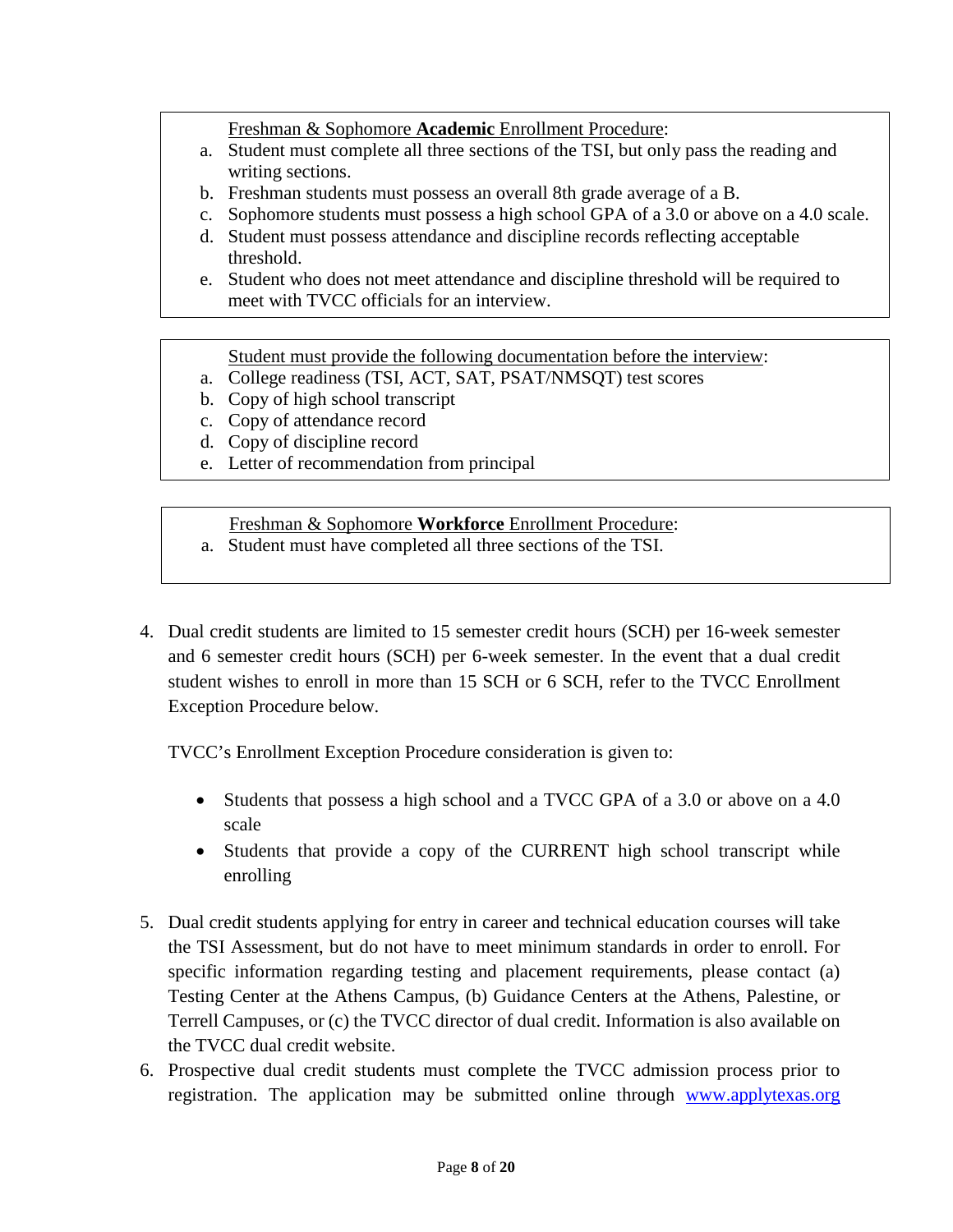Students must also submit a bacterial meningitis shot record (within the past 5 years) for admission. Information is also available on the TVCC dual credit website.

- 7. Prospective dual credit students must submit the TVCC Dual Credit/Concurrent Registration Form signed by the student, parent or legal guardian, and high school counselor or principal each semester. The TVCC Dual Credit/Concurrent Registration Form must be presented or on file at TVCC at the time of registration. The registration form is available at (a) the high school counselor's office, (b) Guidance Center at the Athens, Terrell, and Palestine Campuses, or the Athens office of the TVCC director of dual credit. Information is also available on the TVCC dual credit website.
- 8. High school students taking TVCC courses for dual credit will be treated as college students. It is expected that high school students taking TVCC courses for dual/concurrent credit will conduct themselves as college students. A collegiate classroom environment will be maintained for all dual credit classes. The level of maturity of the high school student should be one of the criteria for approval considered by the high school officials.
- 9. Dual credit students on academic probation are those with less than a 2.0 cumulative GPA (or C average) in TVCC courses and will be required to meet with the Academic Review Board to determine their eligibility to enroll in TVCC classes. See the current TVCC catalog for rules regarding academic probation.
- 10. The awarding of high school credit for graduation is at the discretion and approval of the District and should be indicated on the TVCC Dual Credit/Concurrent Registration Form.

## **VII. Student Composition of Class**

- 1. Dual credit courses may be comprised of dual credit high school students only or of dual credit high school students and college credit students. Exceptions for a mixed class, which would also include high school credit-only students, may be allowed only under one of the following conditions:
	- a. If the course involved is required for completion under the State Board of Education High School Program graduation requirements, and the high school involved is otherwise unable to offer such a course.
	- b. If the high school credit-only students are College Board Advanced Placement (AP) students.
	- c. If the course is a career and technical education course and the high school creditonly students are earning articulated college credit.

[TAC 19, Part 1, Chapter 4, Subchapter D, §4.85 (8)(d)]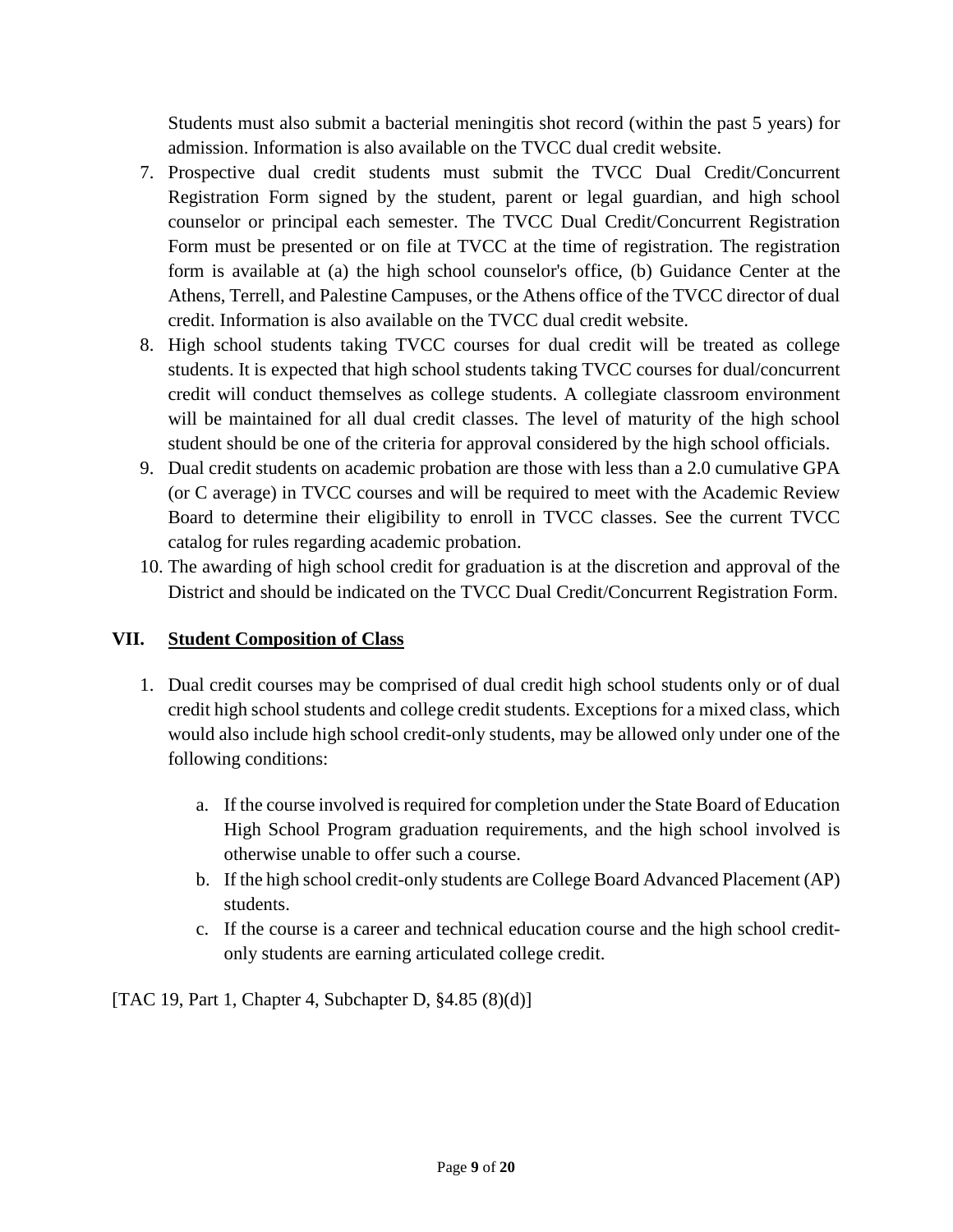#### **VIII. Faculty Qualifications, Selection, Supervision, and Evaluation**

- 1. TVCC controls all aspects of its educational programs. Each educational program for which college credit is awarded must be approved by the college administration. Using the Southern Association of Colleges and Schools Commission on Colleges (SACSCOC) Principles of Accreditation requirements, TVCC will approve and/or provide qualified faculty who demonstrate at least the minimum academic and/or experiential credentials to deliver college-level course content with high quality and effectiveness. [TAC 19, Part 1, Chapter 4, Subchapter D, §4.85 (e) (1)]
- 2. To be qualified and/or approved to serve as an instructor for TVCC, minimum educational and experiential criteria are required commensurate with the type of course being taught and level of program(s) in which the course is included.
	- a. Instructors of academic transfer courses offered for dual credit must provide official transcripts reflecting a master's degree with at least 18 graduate hours successfully earned in the teaching discipline. Degrees and graduate credit hours held by faculty members, whether full-time or part-time, must have been earned at a U. S. regionally accredited institution. [Southern Association of Colleges and Schools, Principles of Accreditation, 6.2.a (Faculty Qualifications)]
	- b. Instructors of career and technical education courses offered for dual credit must provide official transcripts reflecting either a minimum of a bachelor's degree in the teaching discipline, or associate's degree with demonstrated competencies (three years work experience) in the teaching discipline. Minimum educational/experiential requirements for career and technical education courses are determined by the TVCC program/award level in which the course is taught. Degrees and graduate credit hours held by faculty members, whether full-time or part-time, must have been earned at a U. S. regionally accredited institution. [Southern Association of Colleges and Schools, Principles of Accreditation, 6.2.a (Faculty Qualifications)]
- 3. The TVCC division chairperson/instructional program coordinator is the official college contact for all instructional content for college courses taught for dual credit. All course content, learning outcomes and instructional objectives will be consistent and comparable with courses taught on the College campus. All instructors are required to post a syllabus that addresses instructional objectives and/or intellectual competencies on the TVCC website by the TVCC deadline. [TAC 19, Part 1, Chapter 4, Subchapter D, §4.85 (f)]
- 4. Faculty teaching college courses for dual credit are expected to:
	- a. Carefully review the schedules that TVCC dual credit director and/or TVCC counselor provides before registration begins. Questions regarding the courses that each cohort of students are to be registered for should be directed to the TVCC dual credit director on or before the due date for student enrollment packets.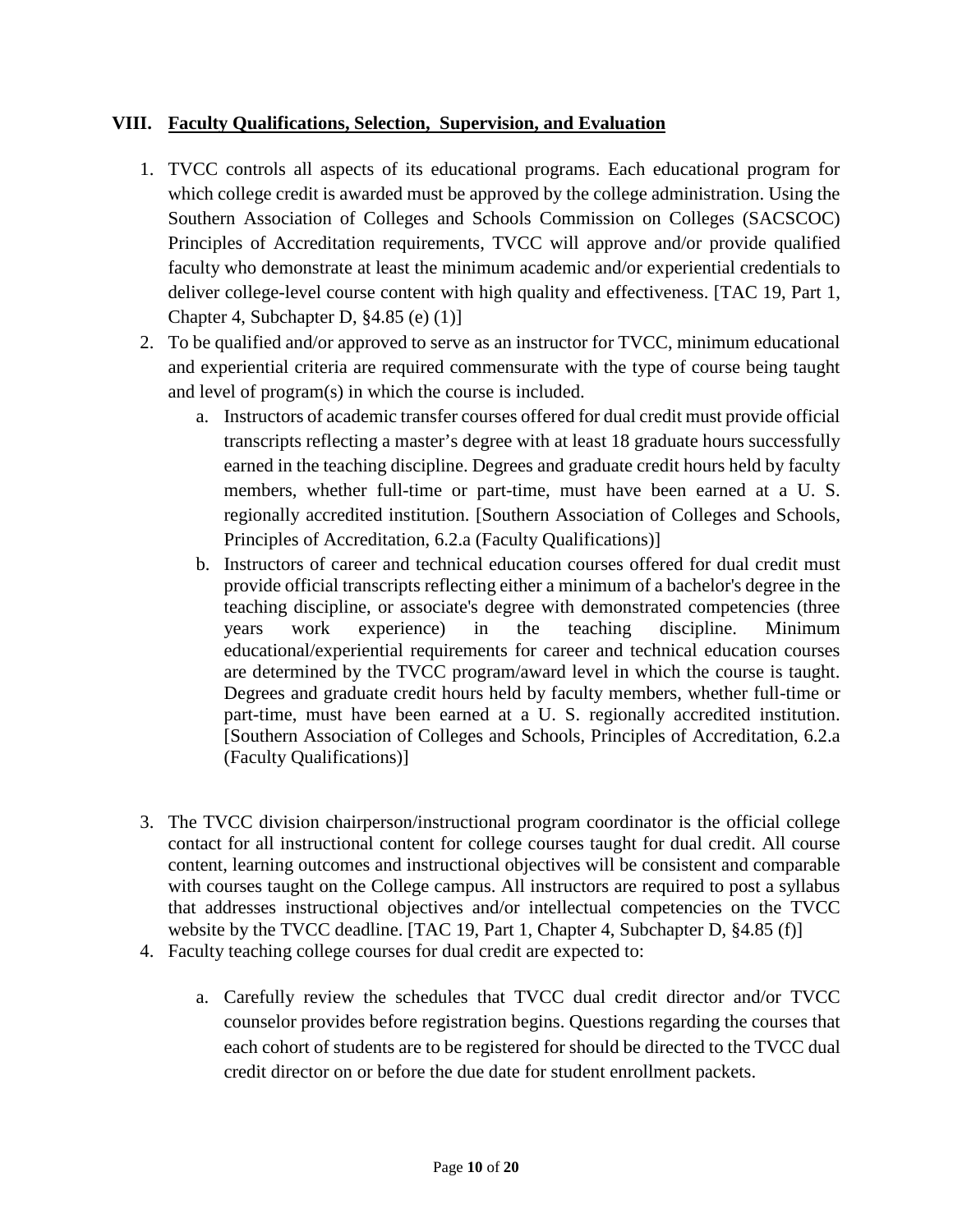- b. Teach assigned classes according to TVCC approved course syllabi, maintain college rigor, and outlined competencies associated with the course.
- c. Provide each student with a syllabus that explains expectations of the instructor, learning outcomes, attendance policy, and other relevant course information (Examples: required class materials, outside assignments, course pre-requisites, etc.). The syllabus should be developed using the most current TVCC syllabus template and conform to College standards and will be reviewed by the TVCC division chairperson and/or director of dual credit. All syllabi are to be posted to the TVCC syllabus system for inclusion in the TVCC course schedule by the TVCC deadline.
- d. Regularly check and maintain accurate attendance records for student enrollment in the course. **If a student's name does not appear on the TVCC Cardinal Connect class roll, the student is ineligible to attend class and they will NOT be eligible to receive a grade from TVCC for the course.** If a student that is attending the course does NOT appear on the TVCC Cardinal Connect class roll, notify the director of dual credit or TVCC registrar as quickly as possible BEFORE the end of the second week of the semester.
- e. Notify the ISD administrator as early as possible of an inability to meet a class.
- f. Report any violations to the TVCC student code of conduct outlined in the current TVCC Catalog to the director of dual credit and the division chairperson as soon as possible.
- g. After consultation with division chairperson, submit textbook requirements to the TVCC Cardinal Connect textbook request system for each course taught EVERY semester.
- h. Participate in curriculum development, when possible, including but not limited to:
	- Syllabus review and update
	- Learning outcome identification, evaluation, and reporting (LEAPs)
	- Program reviews
	- Library book/resources recommendations
	- Instructional material and textbook review and recommendation
- i. Retain class record books, lesson assignments, and other necessary materials or equipment available for substitute instructors.
- j. Submit all syllabi, teaching agreements, required class rosters, student grade reports, disability follow-up forms, and required documentation by TVCC deadlines.
- k. Assign grades in the Colleague system:

A=Excellent (90-100) B=Good (80-89) C=Fair (70-79)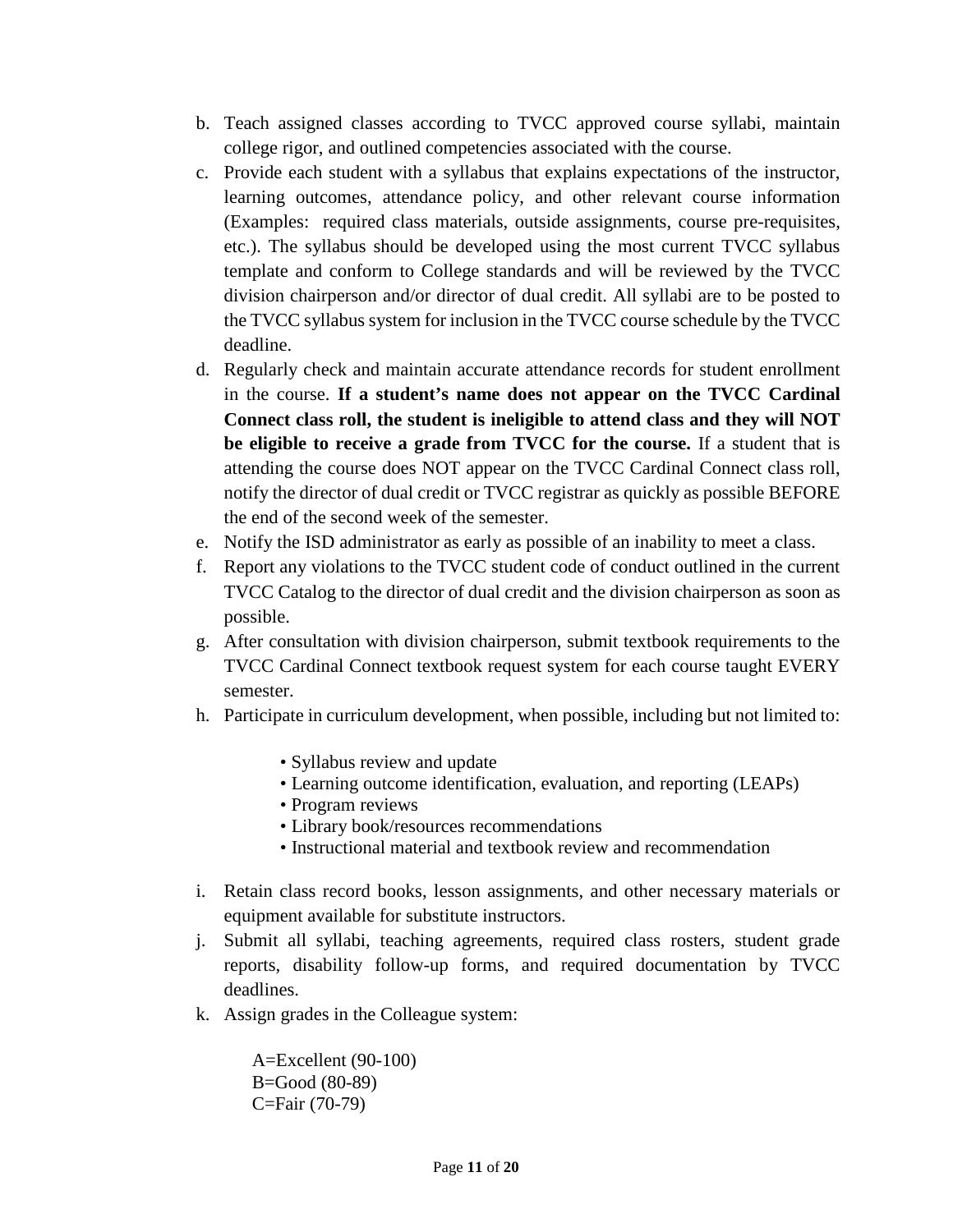D=Poor (passing)  $(60-69)$ F=Failure (below 60) W=Withdrew (student initiated drop on or before drop date)

*There should also be back-up data to justify the grade assigned in the course (list of grades collected for quizzes, completion of projects, skills demonstrated, etc.).* 

- l. Maintain a copy of grade books for each dual credit course for the period of one calendar year following the end of the semester. If TVCC personnel need to review grade books, the director of dual credit will request and receive a copy at that time.
- m. Check TVCC cardinal mail on a regular basis, at least twice a week. This is the primary method of official communication from the college.
- n. Attend faculty meetings and other special meetings called by the division chairperson, associate vice president of academic affairs, associate vice president of workforce education, vice president of instruction, or the president, when possible.
- o. Direct students who qualify for accommodations considered and identified through a District ARD committee to the TVCC disabilities coordinator for appropriate action. Dual credit students who qualify for accommodations considered and identified through a District ARD committee are required to complete a TVCC ["Request for Accommodation Form"](https://www.tvcc.edu/CAPS/files/Request%20for%20Accommodations%20FormUpdated%20Spring2015.pdf) and submit to the TVCC disabilities office. The instructor should **not** provide accommodations to students with disabilities prior to receiving and acknowledging receipt of the TVCC "Students with Disabilities Advisement Form" each semester from the TVCC disabilities coordinator.
- p. Provide an updated curriculum vitae that includes educational history.
- q. Keep TVCC administration informed of matters affecting the welfare of students, faculty, and the College.
- r. Participate in the TVCC evaluation procedures in relation to the above stated requirements under this agreement [19 TAC 4.85(e)].
- s. TVCC shall evaluate instructors of embedded college courses offered for dual credit using the same or comparable procedures used for faculty teaching at the college campus. Faculty teaching courses for dual credit shall comply with TVCC's standards of instruction and policies. [TAC 19, Part 1, Chapter 4, Subchapter D, §4.85 (e)(2)] [Southern Association of Colleges and Schools, Principles of Accreditation, 6.3 (Faculty Appointment and Evaluation)]
- t. Faculty teaching courses offered for dual credit, who are also employed by the District, will be considered the employees of the District for this agreement. It is understood and agreed that such instructors are not the employees of TVCC. The District shall perform criminal background checks as required by applicable law on all persons who are placed in the classroom for dual credit courses pursuant to this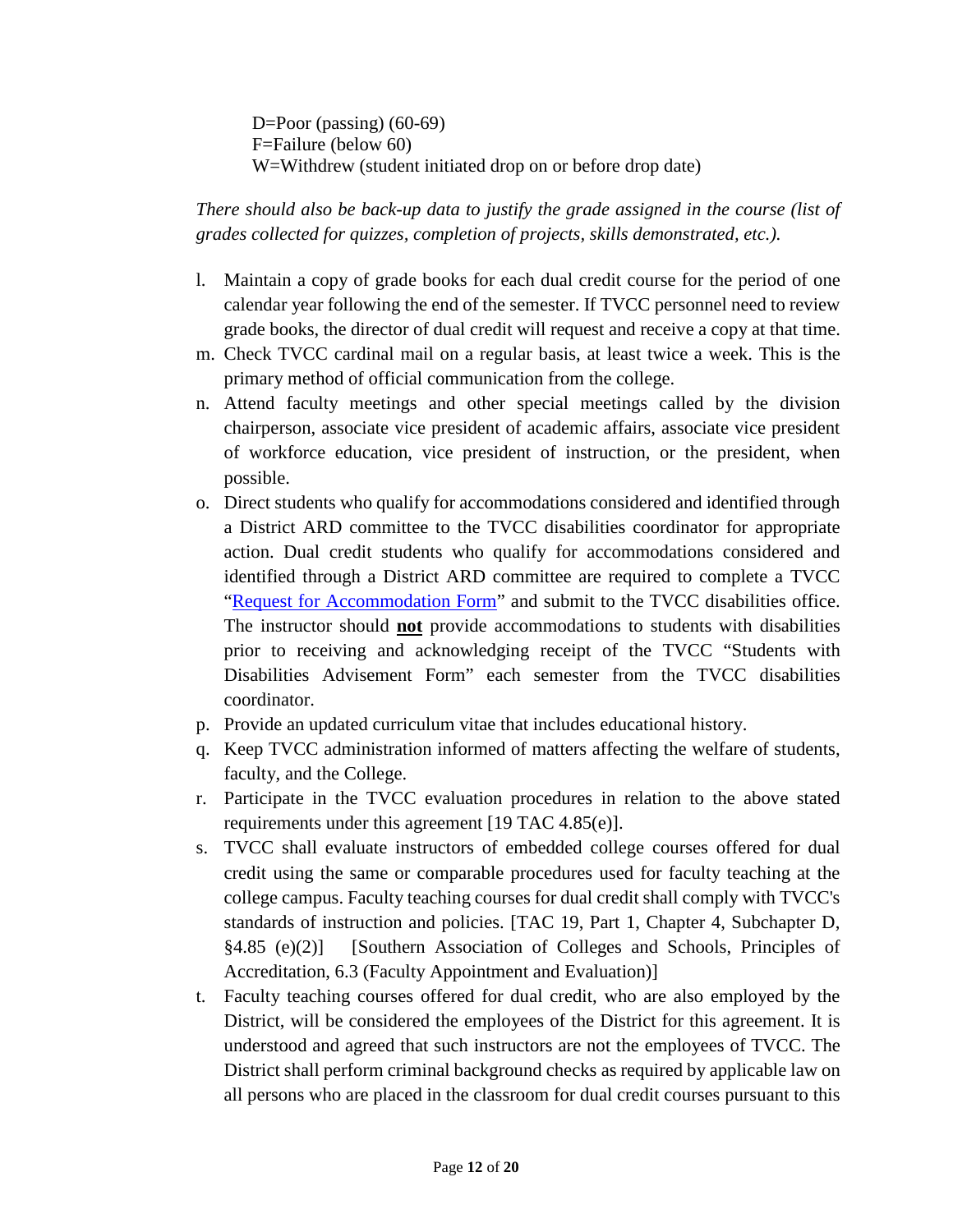Agreement and the District is solely responsible for ensuring that all such individuals have met acceptable standards under such background checks.

- u. As with all TVCC instructors, faculty teaching embedded courses offered for dual credit who are also employed by the District, are subject to TVCC policies, rules, and regulations and it is expressly understood that such instructors will abide by and comply with same. Faculty employed by the District will be asked to sign a Teaching Agreement that outlines the TVCC requirements to teach and the expectations of faculty.
- v. Faculty teaching dual credit courses who are also employed by the District will be responsible for completing annual training/updates on Title IX, harassment, and child abuse at a level commensurate to that which is required of all TVCC employees. It will be the responsibility of the District to provide appropriate documentation of completed training upon request by TVCC administration.
- w. TVCC retains the right to deny any dual credit instructor the opportunity to teach for TVCC, that violates the Teaching Agreement. [TAC 19, Part 1, Chapter 4, Subchapter D, §4.85 (e)] [Southern Association of Colleges and Schools, Principles of Accreditation, 6.3 (Faculty Appointment and Evaluation)]

### **IX. Course Scheduling and Faculty Requests**

- 1. All course selections for the fall semester should be finalized on or before April 1. All course selections for the spring semester should be finalized on or before November 1.
- 2. TVCC cannot guarantee an ability to staff embedded course sections with TVCC employed faculty any later than April 1 for the fall semester and November 1 for the spring semester.
- 3. The ISD will ensure that the required Texas Higher Education Coordinating Board (THECB) contact hour rules for college courses will be followed and the high school course schedules will allow the required amount of contact hours for embedded dual credit courses college courses.
- 4. High school officials will provide at least two weeks' notice to the director of dual credit any changes to instructional time including, but not limited to school assemblies, peprallies, special events, benchmark testing, AP testing, and standardized testing. In regards to UIL advancement, sport competition advancement, or other extenuating circumstances, high school officials will notify the director of dual credit as soon as possible.
- 5. The College calendar and operational hours shall take precedence over the District calendar and operational hours for all dual credit courses.

### **X. Location of Classes**

1. Dual credit courses may be taught on the college campus, embedded on the high school campus, or by distance learning. [TAC 19, Part 1, Chapter 4, Subchapter D, §4.85 (c)]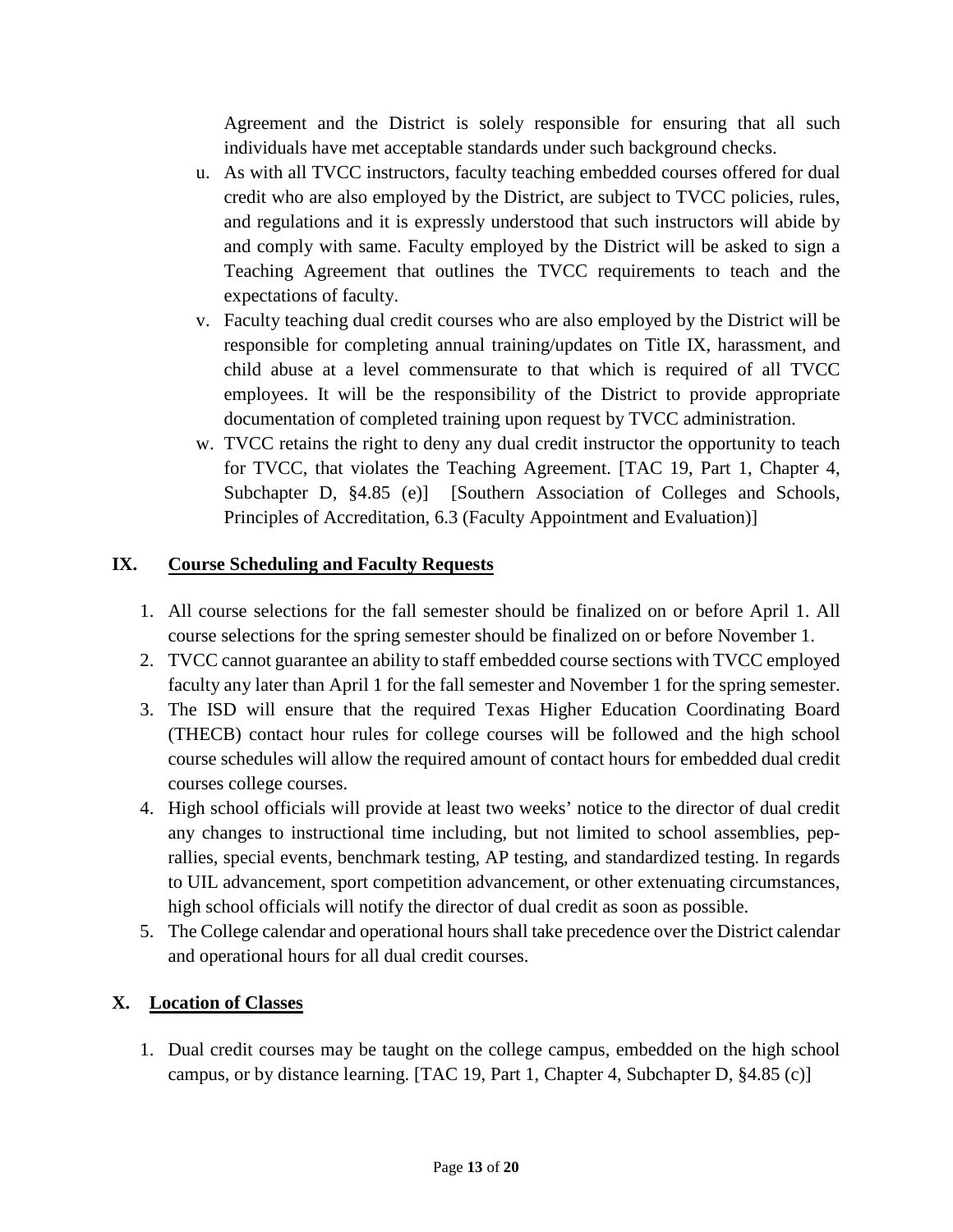- 2. TVCC strongly encourages district administration to ensure that dual credit courses taught via distance learning are assigned a proctor for monitoring of the dual credit course and students.
- 3. District administration will ensure the institution and dual credit classrooms have adequate physical resources to support the mission of the institution and the scope of its programs and services:
	- a. The classroom used to teach dual credit courses and lab courses provides an adequate environment for a minimum of 25 students.
	- b. The classroom used to teach dual credit courses and lab courses is an adequate environment with few or no interruptions.
	- c. The classroom used to teach dual credit courses and lab courses is located as far as possible from the main student traffic areas.
	- d. The classroom used to teach dual credit courses and lab courses contains the technology and equipment adequate and appropriate for the learning outcomes to be demonstrated for the course being offered.
	- e. The library provides and supports student and faculty access to adequate library collections and services and to other learning/information resources consistent with the degrees offered. Collections, resources, and services are sufficient to support all of its educational, research, and public service programs.
	- f. The high school provides student support programs, services, and activities consistent with its mission that are intended to promote student learning and enhance the development of its students.

[Southern Association of Colleges and Schools, Principles of Accreditation, 13.7 (Physical Resources)]

## **XI. Transcription of Credit**

1. For dual credit courses, high school as well as college credit should be transcripted immediately upon a student's completion of the performance required in the course. [TAC 19, Part 1, Chapter 4, Subchapter D, §4.85 (h)]

## **XII. Academic Policies and Student Support Services**

- 1. All academic policies applicable to courses taught on TVCC campuses shall apply to dual credit high school students enrolled in face-to-face campus, distance learning, and embedded courses, as outlined in the TVCC policies and catalog. [TAC 19, Part 1, Chapter 4, Subchapter D, §4.85 (g)(1)]
- 2. Students with disabilities who are presently taking a TVCC college course are eligible to receive disability appropriate accommodations. Accommodations for dual credit students will be provided per the TVCC procedure for students. Disability appropriate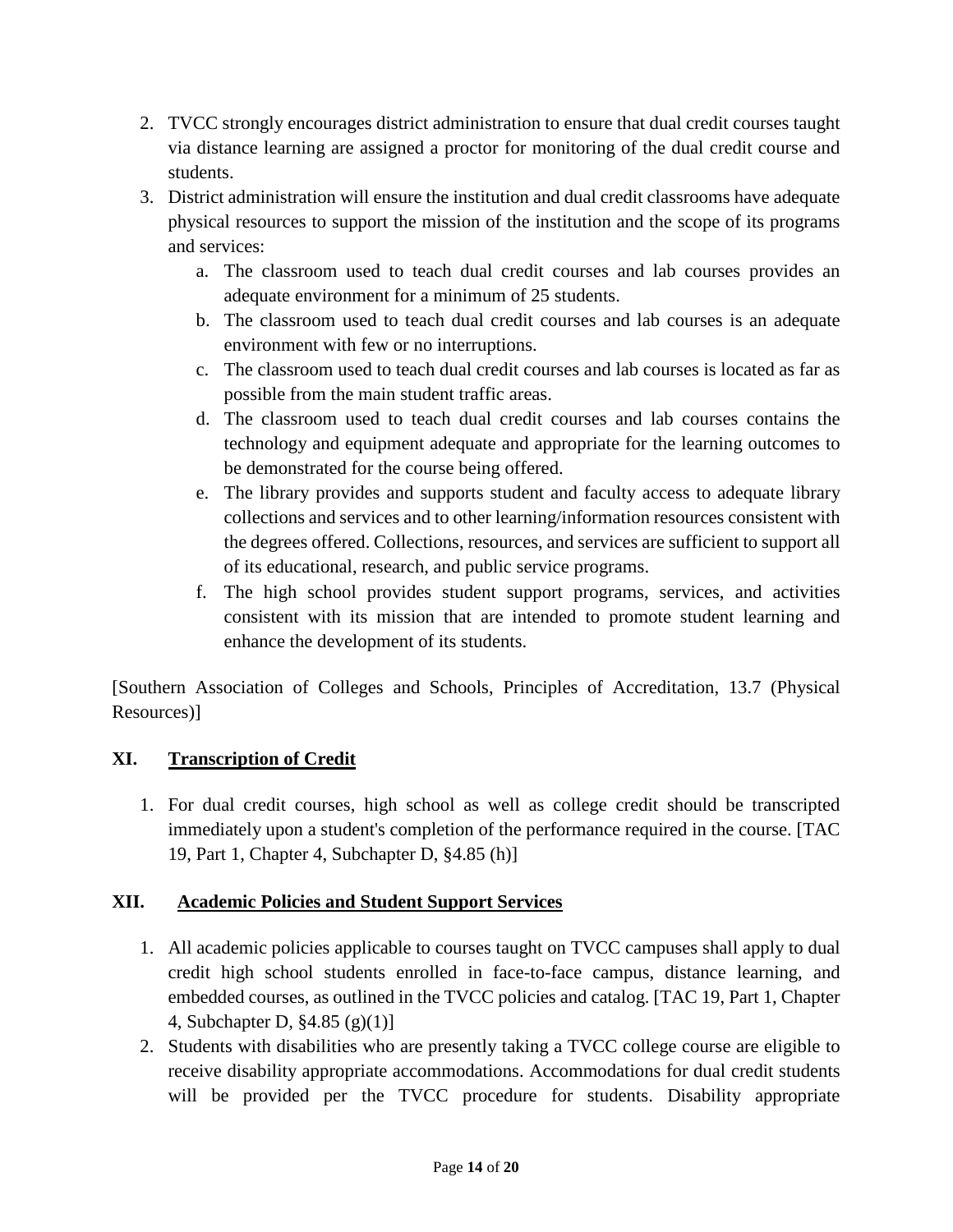accommodations will be determined by the TVCC disabilities coordinator in conjunction with ISD input.

- 3. Accommodations for dual credit students will be provided per the TVCC procedure for students who are not otherwise qualified for course(s), such as college readiness scores.
- 4. Students taking college classes for dual credit are entitled to the same services that are available to other TVCC students. TVCC provides timely and efficient academic advising and counseling for dual credit high school students regarding the collegiate curriculum. Dual credit high school students participate in the TVCC procedures regarding resolving written student complaints, orientation regarding their rights and responsibilities and the security of personal information. [TAC 19, Part 1, Chapter 4, Subchapter D, §4.85 (g)(2)] [Southern Association of Colleges and Schools, Principles of Accreditation, 12.1 (Student Support Services)]
- 5. Students have access to appropriate library resources, through the Learning Resource Center and the online Learning Resource Center. TVCC ensures that students have access to regular and timely instruction in the use of library and other learning resources, through course curriculum. If the District is the provider of these materials, TVCC establishes the appropriateness of the collections for the courses and programs offered.

## **XIII. Student Code of Conduct**

- 1. Dual credit students shall adhere to the following:
	- a. School district policies;
	- b. TVCC student code of conduct (outlined in the current TVCC Catalog);
- 2. Dual credit students on a TVCC campus who participate in inappropriate behavior, criminal acts, or other violations of the TVCC student code of conduct will be disciplined in accordance with the TVCC Student Code of Conduct Judicial Process and the District notified of such. (2019-2020 TVCC Catalog).
- 3. The TVCC police department is the primary police authority for TVCC. All dual credit students while on any TVCC campus shall be eligible for and receive all police services provided by the TVCC police department.
- 4. Responses to law enforcement, safety, or emergency related incidents shall be based upon the guidelines, and operational procedures of TVCC, along with local, state, and federal laws.
- 5. TVCC may at its discretion release primary law enforcement jurisdiction to the appropriate District on a case-by-case basis.
- 6. District agrees to notify the TVCC police department of any incident or situations involving dual credit high school students that may affect the public safety of the TVCC community.
- 7. Campus carry laws will be obeyed as the law was written during the 84 (R) Texas legislative session (SB 11).
- 8. Dual credit parents will report grievances to the high school counselor, at which time the high school counselor will communicate any grievances to the director of dual credit. Upon confirmation from the District high school counselor, students will be expected to follow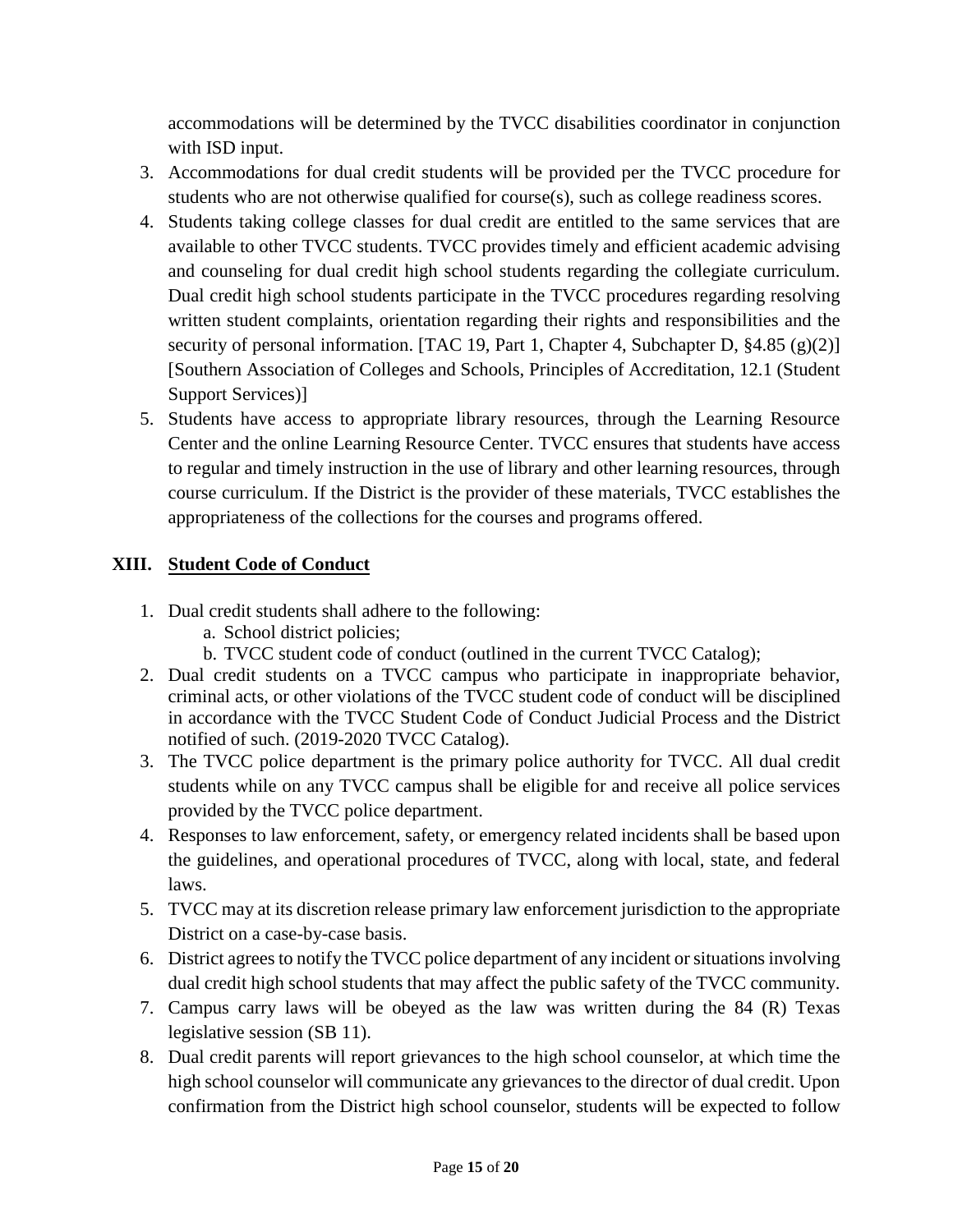the grievance process outlined in the 2019-2020 TVCC catalog for any academic or disciplinary appeal.

### **XIV. Media and Public Relations**

1. Media and public relations regarding dual credit students will be managed according to the District and TVCC protocols.

### **XV. Course Curriculum, Instruction, and Grading**

- 1. The TVCC division chairpersons/program coordinators of the program area is the official college contact regarding instructional content for college courses taught for dual credit.
- 2. Through faculty evaluations, semester grade reports, and LEAPs, TVCC shall ensure that an embedded college course offered for dual credit at the high school and the corresponding course offered at the College are equivalent with respect to the curriculum, contact hours, course maximum, materials, instruction, and method/rigor of evaluation of student performance, regardless of student composition of the class. [TAC 19, Part 1, Chapter 4, Subchapter D, §4.85 (f)]
- 3. All TVCC instructors must have a syllabus on file, which incorporates the policy and procedure for learning outcomes, grading policies and disability services.
- 4. Instructors shall follow TVCC grading policies where students will receive a letter grade on their TVCC transcript. College faculty will provide numeric grades at the end of the semester to be weighted or factored into the student's high school grade point as determined by the high school district.
- 5. Faculty will participate in providing information for the assessment of student learning outcomes as required by the Texas Higher Education Coordinating Board (THECB) and Southern Association of Colleges and Schools Commission on Colleges(SACSCOC). This includes, but is not limited to the submission of summary scores/data where such information is needed for evaluating departmental success, and the submission of student work for secondary evaluation by the division to ensure that relevant learning outcomes are achieved in any given course.
- 6. Dual credit faculty will be evaluated according to the same process and standards and will use the same instrument as non-dual credit TVCC full-time and part-time faculty. As such, TVCC policy DLA (LOCAL) outlines the employee performance evaluation process for all TVCC faculty. [TAC 19, Part 1, Chapter 4, Subchapter D, §4.85 (e)(2)] [Southern Association of Colleges and Schools, Principles of Accreditation, 6.3 (Faculty Appointment and Evaluation)]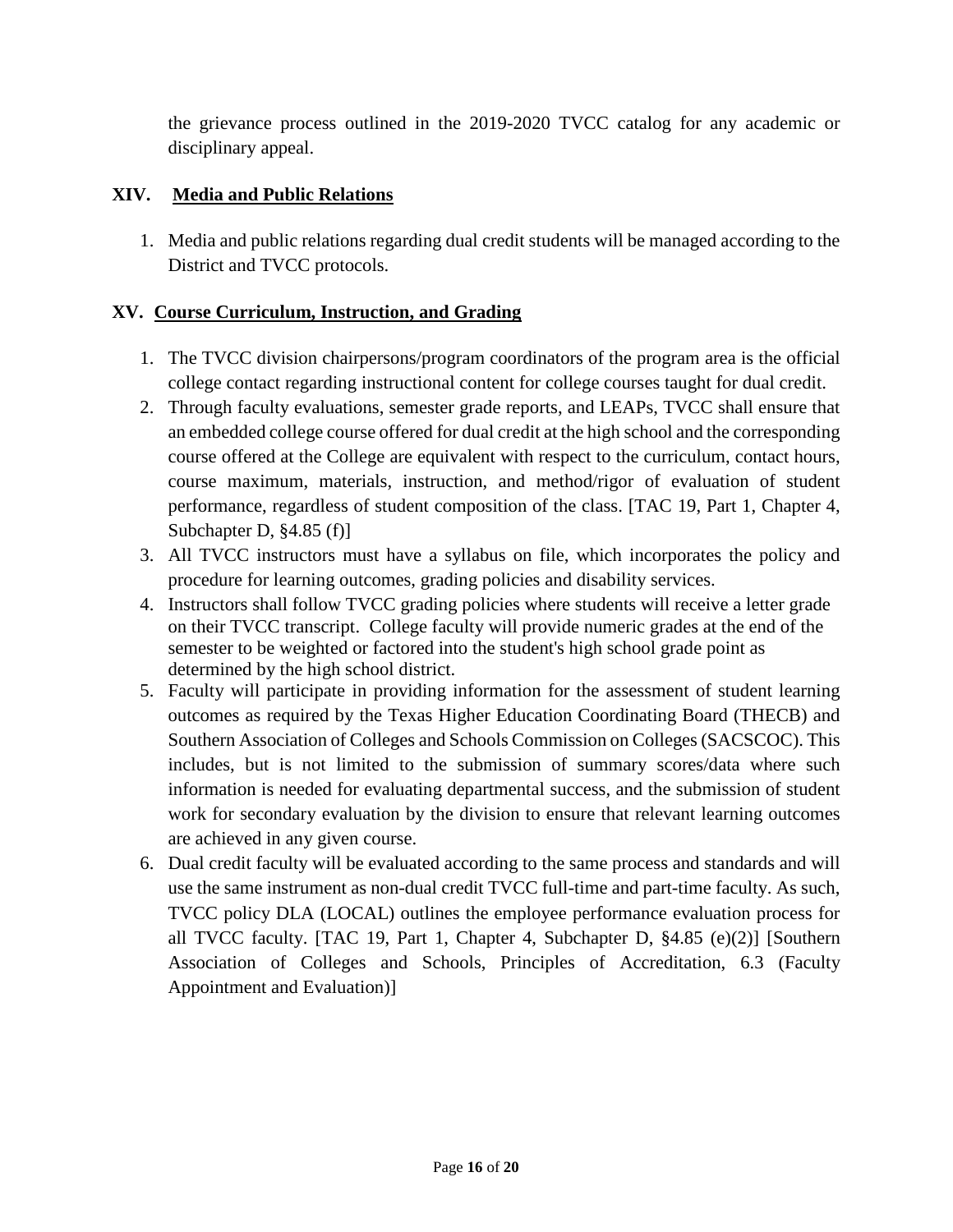### **XVI. Transfer of Courses**

- 1. TVCC basic academic, general education courses are readily transferable to other public institutions of higher education in Texas. However, since each college has its own policy regarding the transferability and applicability of courses, each student is strongly advised to check with the transferring college or university he/she plans to attend in order to determine the transferability of TVCC courses.
- 2. The entire TVCC core curriculum will be accepted by Texas state-supported colleges and universities into that institution's core curriculum, if a student earns a "C" or better. [TAC 19, Part 1, Chapter 4, Subchapter B, §4.25 (a-c)]
- 3. Career and technical education courses are not designed for transfer beyond the community college. However, programs exist at some universities that allow these courses to be applied directly to baccalaureate degree requirements. Students are encouraged to check with prospective universities concerning programs such as the BAAS, BAT and other similar programs.

### **XVII. Academic Regulations**

- 1. A TVCC class minimum enrollment of 12 students is necessary to make a face-to-face class on a TVCC campus. Exceptions to this restriction apply in instances in which more than one high school agrees to receive instruction simultaneously (ITV, distance learning, etc.) and a minimum of 12 students enrolled between the participating districts. Embedded courses may be taught on an individual student basis, with no minimum enrollment required. A minimum of 12 students is required for non-embedded courses taught on the high school campus.
- 2. TVCC courses offered as dual credit by TVCC faculty or embedded high school faculty, regardless of where they are taught, follow the TVCC College calendar, syllabus requirements, course outline, grading procedure, FERPA regulations, communication between students, parents, and ISD administrators, and other instructional and evaluative policies and procedures. Exceptions to this must be approved by the appropriate associate vice president, provost, and vice president of instruction. [TAC 19, Part 1, Chapter 4, Subchapter D, §4.85 (g)(1)]
- 3. Letter grades are given in accordance with policies printed in the College catalog. Numerical averages will be provided to the high school counselor, via email, by the TVCC Registrar's Office at the end of each semester.
- 4. In the event of a grade dispute, the TVCC policy for grade appeals will be followed. Please see the Academic Grievance Procedure in the current TVCC catalog.
- 5. District employees and parents shall not influence the grading policies, grading procedures, or other instructional policies of TVCC faculty who teach college courses as dual credit.
- 6. Dual credit students may withdraw (drop) from all courses and receive a grade of "W" at any time during the semester on/prior to TVCC official drop deadline specified in the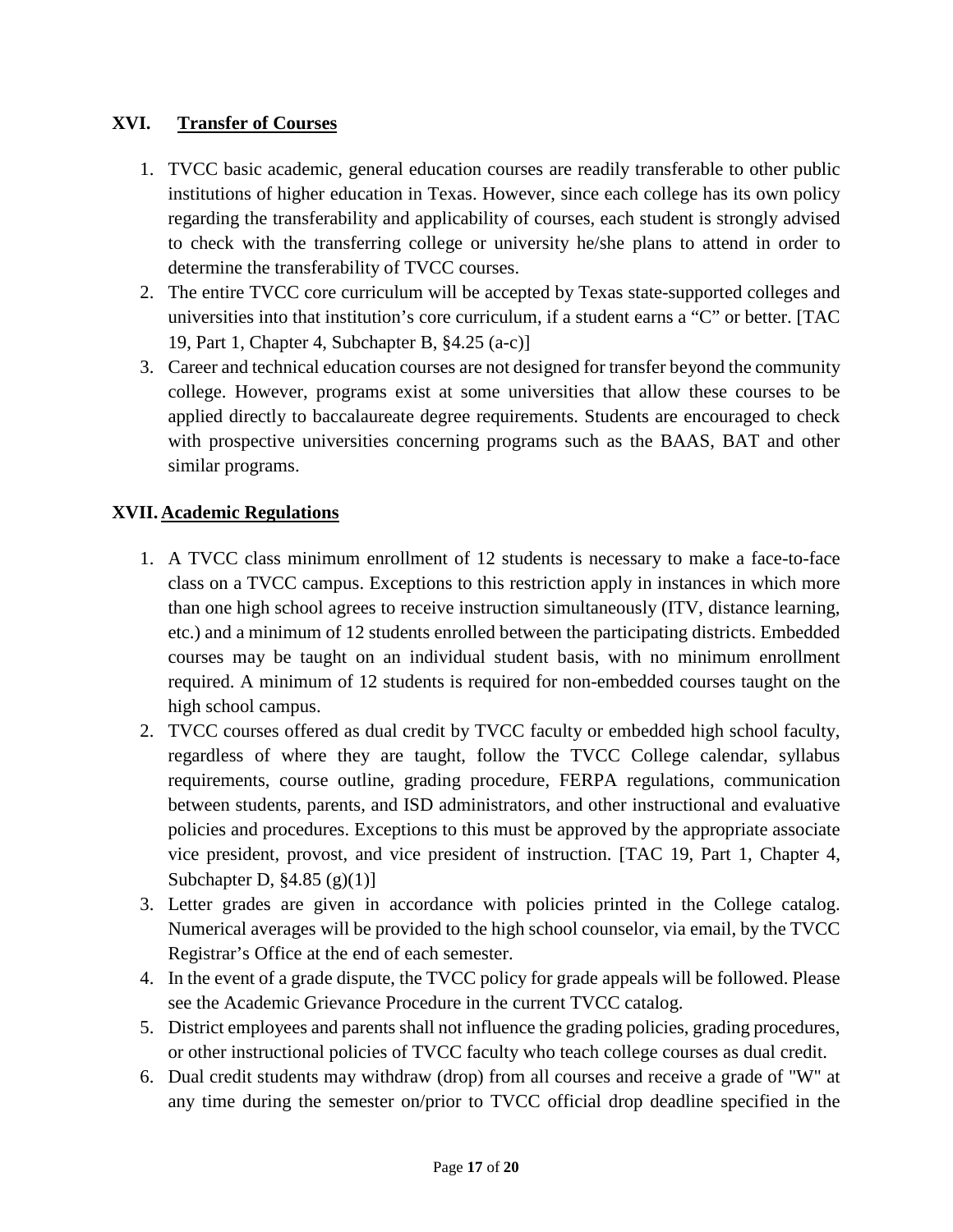College calendar located in the class schedule or catalog. A grade of "F" will be assigned for courses dropped after the deadline specified in the College calendar. For students who wish to drop a class, it is the student's responsibility to contact the high school official before withdrawing from a course. It is the student's responsibility to verify that the official withdrawal has been initiated and completed.

### **XVIII.Funding**

- 1. The cost of tuition and fees for eligible academic dual credit courses will be \$60.00 per credit hour for the first two academic courses that are offered for dual credit each semester. Upon enrolling in the third academic or non-embedded career technical class or in any concurrent course, tuition and fees will adhere to the TVCC tuition and fee schedule. Online fees and lab fees affiliated with the respected courses that students choose to enroll in will be charged as published on the TVCC tuition and fee schedule. Embedded career technical education courses will not be charged any tuition or fees.
- 2. The District or the student will be responsible for the transportation of high school students to TVCC.
- 3. The District or the student will provide the cost of tuition, required fees, and textbooks. The dual credit registration form submitted to the Director of Dual Credit before registration must be completed to note whether the District or the student will be paying for the tuition and/or required fees. If the District elects to pay for any tuition and/or required fees, the amount that they will pay should be noted. If a district fails to note that they will be paying for student tuition/fees and the student does not pay by the deadline (10 days prior to classes beginning), students will be dropped from all coursework before the semester begins. For classes that have full enrollment, students have lost their place in the class and are at risk of not being able to re-enroll since course overrides will no longer be available.
- 4. State funding for college courses offered for dual credit will be available to both the District and TVCC based on current funding rules of the State Board of Education and the Texas Higher Education Coordinating Board. [TAC 19, Part 1, Chapter 4, Subchapter D, §4.85  $(i)(1)$ ]5. TVCC may only claim funding for students receiving college credit in core curriculum, career and technical/college workforce education, and foreign language dual credit courses. [TAC 19, Part 1, Chapter 4, Subchapter D, §4.85 (i)(2)]
- 5. Faculty teaching embedded courses offered for dual credit, who are also employed by the District, will be employees of the District. Such faculty will be paid by the District in accordance with the District's standard teacher salary schedule. These dual credit instructors will not receive any monetary compensation, benefits, or otherwise from TVCC under this program. TVCC will pay a stipend of \$500 to the District for embedded academic transfer dual credit courses taught by embedded faculty on the District campus. (NOTE: Dual credit career and technical education dual credit courses taught by embedded faculty on the district campus will not be paid the stipend.) The stipend amount is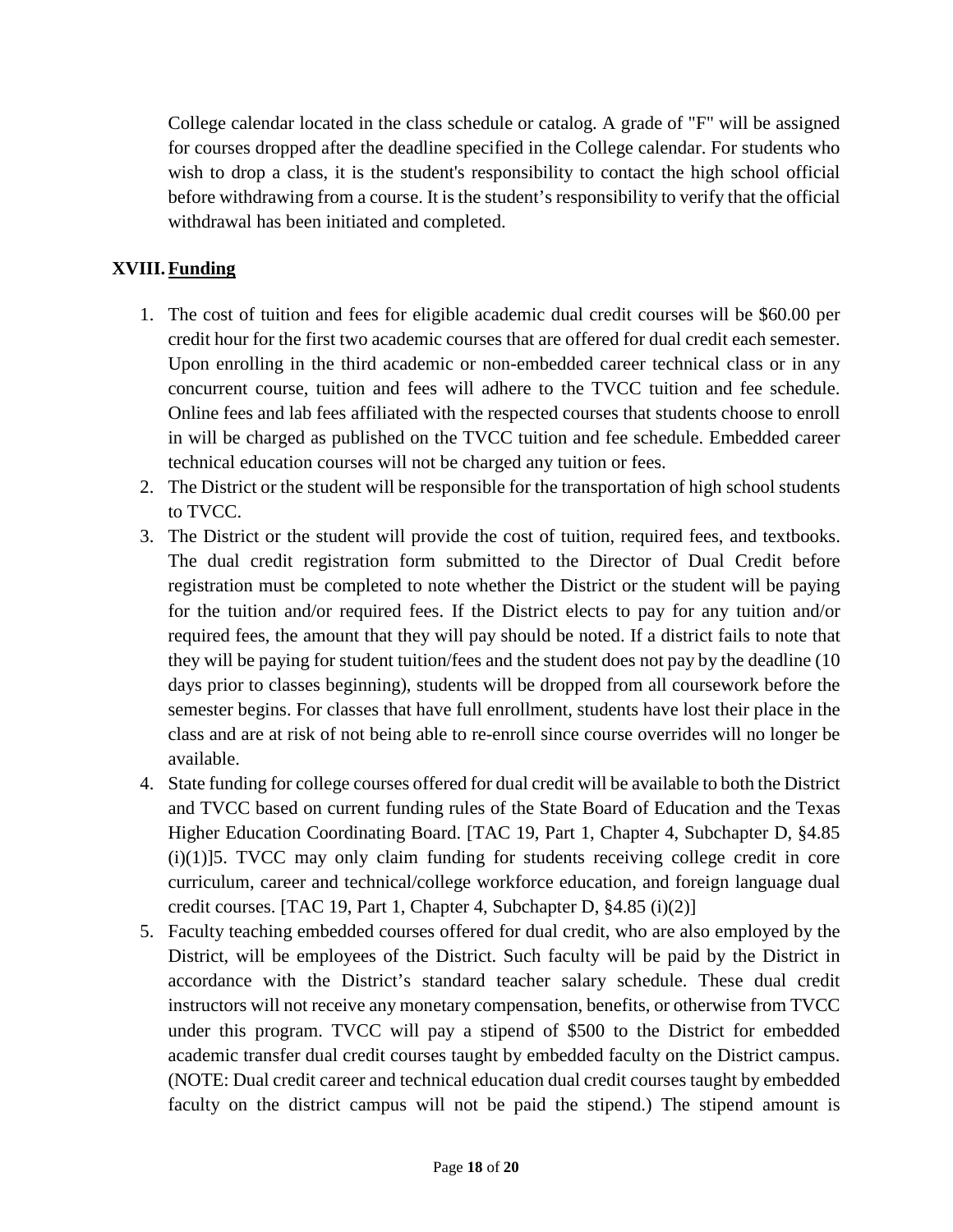contingent upon 10 dual credit students enrolled in the course on the official TVCC census date. The District will be paid on a per student basis for less than 10 dual credit students.

| 0-9 students   | \$50/student    |
|----------------|-----------------|
| 10-30 students | \$500/section   |
| 30-60 students | \$1,000/section |
| 60-90 students | \$1,500/section |

- 6. TVCC will reimburse the District for academic course lab fees when the District provides the lab facilities and supplies on the high school campus. TVCC will not reimburse the District for academic course lab fees when TVCC provides the lab facilities and/or supplies. Since tuition and fees are waived for students enrolled in embedded career technical education courses, there are no lab fees for TVCC to reimburse the District for.
- 7. The District will provide required software licenses and/or other materials for embedded career technical education dual credit courses taught at the high school campus.

## **XIX. Indemnity and Liability**

- 1. To the extent allowed by law, the District does hereby agree to defend, indemnify, and hold harmless TVCC, its board of trustees, agents, employees, and representatives, from and against any and all causes of action, claims, liabilities, debts, or judgments arising from or related to: (1) the actions or omissions of District instructors provided under this Agreement; or (2) the actions or omissions of any employee, agent, instructor, or anyone else acting on behalf of the District in the performance of this Agreement.
- 2. To the extent allowed by law, TVCC does hereby agree to defend, indemnify, and hold harmless the District, its board of trustees, agents, employees, and representatives, from and against any and all causes of action, claims, liabilities, debts, or judgments arising from or related to: (1) the actions or omissions of TVCC instructors provided under this Agreement; or (2) the actions or omissions of any employee, agent, instructor, or anyone else acting on behalf of TVCC in the performance of this Agreement.
- 3. The District expressly assumes all liability related to or arising from the acts and/or omissions of its employees, contractors, agents, or representatives related to this Agreement or the dual credit program.

### **XX. Miscellaneous**

- 1. District and/or students are responsible for purchasing all textbook and instructional materials for students enrolled in dual credit courses.
- 2. The District will maintain required student vaccination records and required documentation at the high school for health occupations courses and make available to TVCC auditing if needed.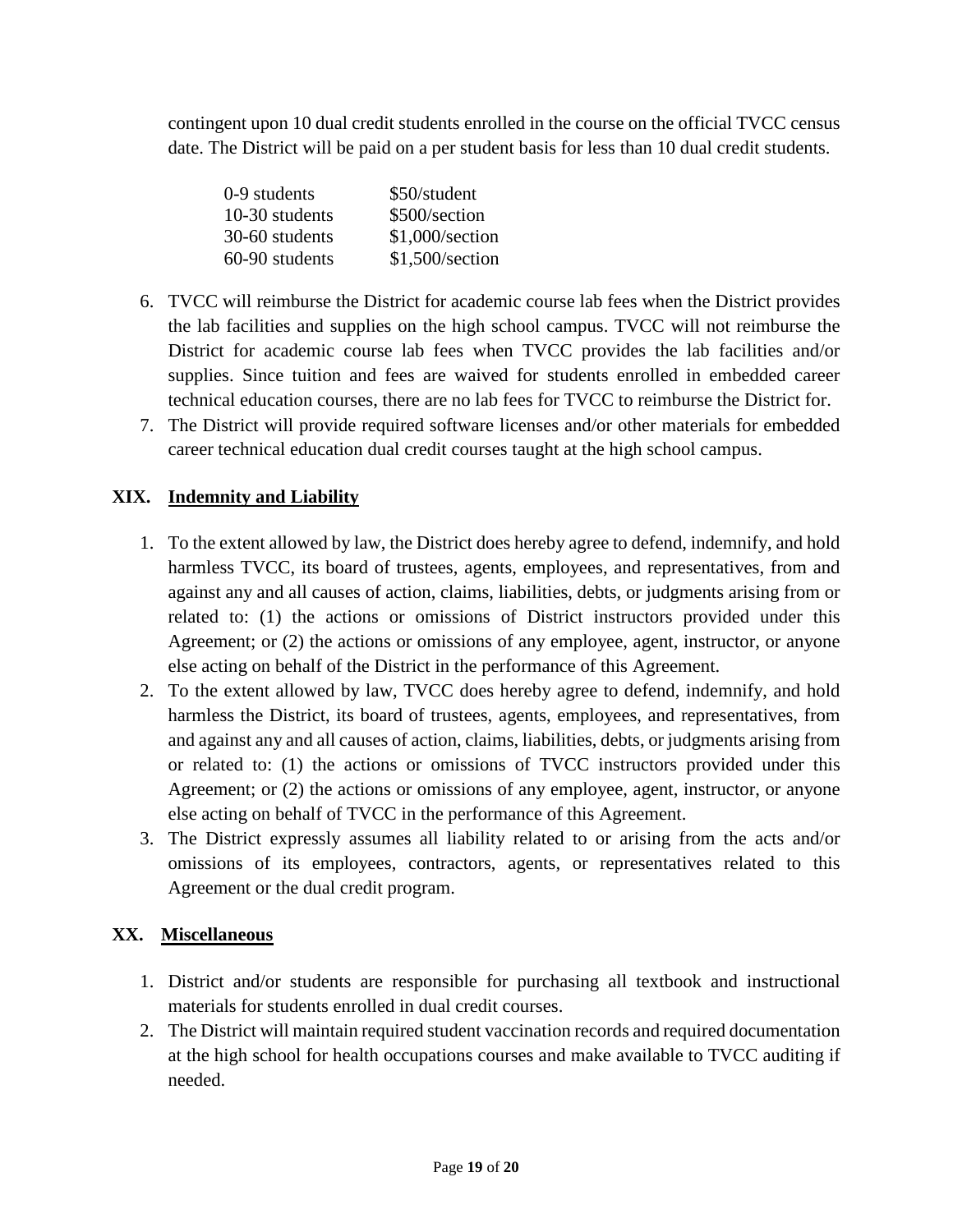- 3. Students may make application for graduation under provisions of the current catalog year or meet the graduation requirements of the catalog under which the student entered TVCC. provided that the catalog is dated no more than five years prior to the expected date of graduation. The candidate for graduation must declare the catalog of his/her degree plan.
- 4. Both parties agree to have a spirit of cooperation and to endeavor in providing a positive collegiate-level experience for those high school students equipped with the maturity and academic preparation to be successful in college-level courses.
- 5. Both parties agree to post this agreement on the District and TVCC's respective websites.
- 6. This Agreement may only be modified in writing and signed by both parties.
- 7. This Agreement will become effective on the date the last party executes it, and will remain in effect until either party decides to terminate it. Either party may terminate this Agreement without cause by giving the other party notice in writing at least thirty (30) days before the beginning of the first day of the TVCC semester or District semester, whichever is earlier.
- 8. Nothing herein shall waive the parties' immunity to suit or liability as established by applicable law.
- 9. The parties to this Agreement are not in a joint venture, partnership, or otherwise.
- 10. This Agreement shall be governed by the laws of Texas.
- 11. All parties to this Agreement agree to abide by and comply with all applicable laws regarding student privacy including, but not limited to, FERPA.
- 12. The signatures below indicate and represent that the governing boards of both TVCC and District have approved this Agreement.

#### XXI. Other Agreements with the District

1. This agreement does not apply to other agreements between TVCC and the District. TVCC and the District will have a separate and distinctive agreement for TVCC and for Early College High Schools.

**ISD** Superintendent

Dr. Jerry King

 $\frac{1}{2}$  /2 ///9

President Trinity Valley Community College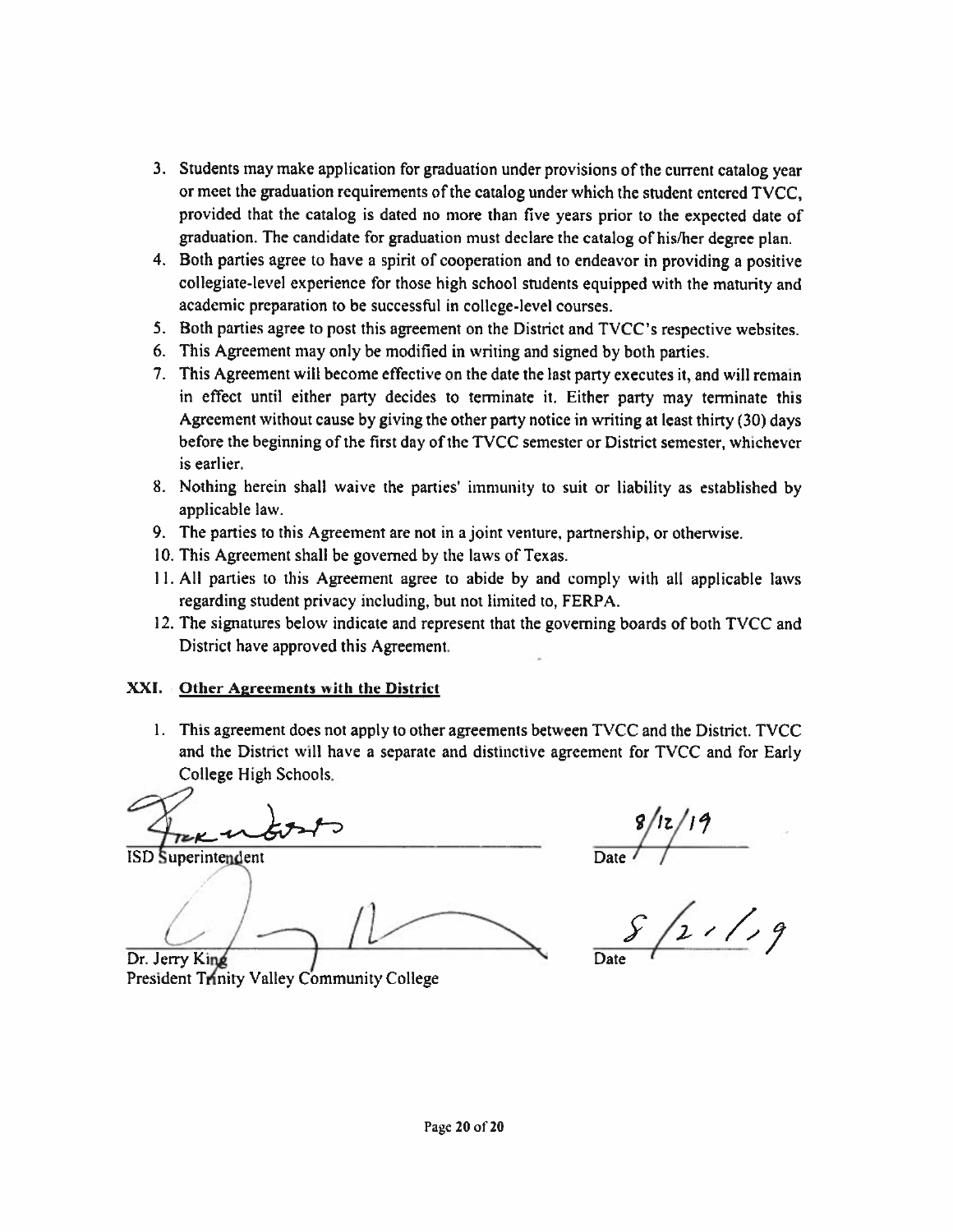### **TVCC Basic Automotive Technology Certificate**

|                                       | <b>FALL</b>                                                                                  | <b>High School</b> | <b>SPRING</b>                                                                         | <b>High School</b> |
|---------------------------------------|----------------------------------------------------------------------------------------------|--------------------|---------------------------------------------------------------------------------------|--------------------|
| Year<br><b>One</b><br>(10th<br>grade) | AUMT 1201 Introduction<br>& Theory of Automotive<br>Technology (64 contact<br>hours)         | Auto Technology I  | <b>AUMT 1305 Introduction</b><br>to Automotive<br>Technology (64 contact<br>hours)    | Auto Technology II |
| Year<br>Two<br>(11th<br>grade)        | <b>AUMT 1213 Automotive</b><br>Suspension & Steering<br>Systems Theory (64<br>contact hours) | Auto Technology I  | <b>AUMT 1316 Automotive</b><br>Suspension & Steering<br>Systems (96 contact<br>hours) | Auto Technology II |
| Year<br><b>Three</b>                  | <b>AUMT 1241 Automotive</b><br>Climate Control Systems<br>Theory (64 contact<br>hours)       | Auto Technology I  | <b>AUMT 1345 Automotive</b><br><b>Climate Control Systems</b><br>(96 contact hours)   | Auto Technology II |
| (12th)<br>grade)                      | <b>AUMT 1257 Automotive</b><br><b>Brake Systems Theory</b><br>(64 contact hours)             | Auto Technology I  | <b>AUMT 1310 Automotive</b><br>Brake Systems (96<br>contact hours)                    | Auto Technology II |

Certifications Possible: Automotive Service Excellence - ASE (TEA)

### **TVCC PC Hardware OSA**

|                                | <b>FALL</b>                                                                      | <b>High School</b>                                                                             | <b>SPRING</b>                                                           | <b>High School</b>        |
|--------------------------------|----------------------------------------------------------------------------------|------------------------------------------------------------------------------------------------|-------------------------------------------------------------------------|---------------------------|
| Year<br>One<br>(11th<br>grade) | <b>BCIS 1305 Business</b><br>Microcomputer<br>Applications<br>(96 contact hours) | <b>Business Information</b><br>Management I or<br><b>Business Information</b><br>Management II | ITSC 1305 Introduction to<br>PC Operating Systems<br>(96 contact hours) | Computer<br>Programming I |
| Year<br>Two<br>(12th<br>grade) | ITSC 1325 Personal<br>Computer Hardware (96<br>contact hours)                    | Computer<br>Maintenance                                                                        |                                                                         |                           |

Certifications Possible: CompTIA A+ Certification (TEA)

\*\*Students who complete this OSA are

encouraged to pursue Networking Info Security

OSA in order to earn a Networking &

Information Security certificate.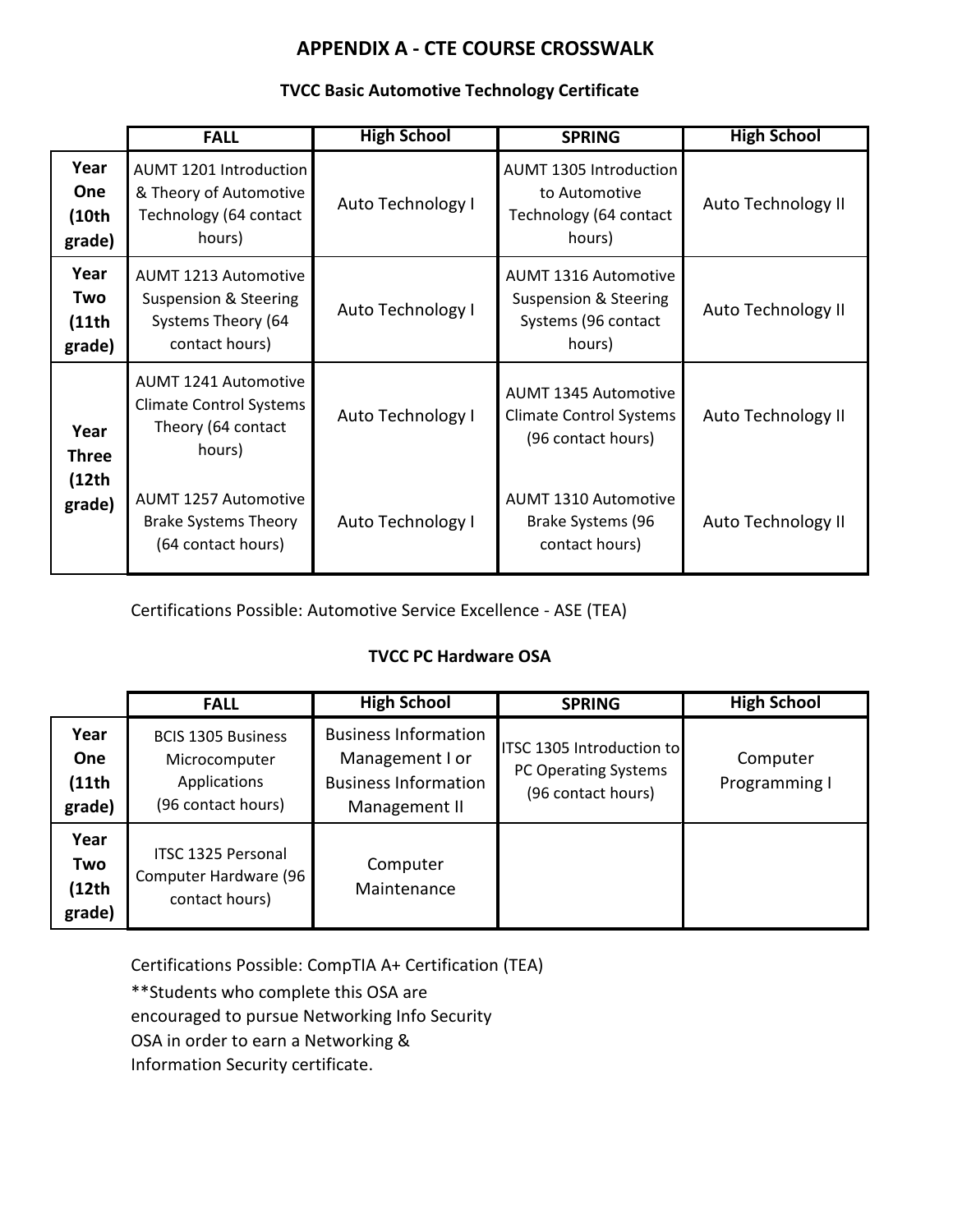#### **TVCC Networking & Information Security OSA**

|                                 | <b>FALL</b>                                                             | <b>High School</b>  | <b>SPRING</b>                                                                               | <b>High School</b>  |
|---------------------------------|-------------------------------------------------------------------------|---------------------|---------------------------------------------------------------------------------------------|---------------------|
| Year<br>One<br>(11th)<br>grade) | ITNW 1358 Network +<br>(96 contact hours)                               | Networking          | <b>ITNW 1325</b><br><b>Fundamentals of</b><br>Networking Technologies<br>(96 contact hours) | Networking          |
| Year<br>Two<br>(12th)<br>grade) | ITSY 1300 Fundamentals<br>of Information Security<br>(96 contact hours) | Computer Science II | <b>ITSY 1342 Information</b><br><b>Technology Security (96</b><br>contact hours)            | Computer Science II |

Certifications Possible: CompTIA Network+ (TEA), CompTIA Security+ (TEA)

\*\*Students who complete this OSA are encouraged to pursue PC Fundamentals OSA in order to earn a Networking & Information Security certificate.

## **TVCC Cosmetology Certificate**

|                    | <b>FALL</b>                                                                         | <b>High School</b>                                           | <b>SPRING</b>                                                                           | <b>High School</b>                                           |
|--------------------|-------------------------------------------------------------------------------------|--------------------------------------------------------------|-----------------------------------------------------------------------------------------|--------------------------------------------------------------|
| Year<br><b>One</b> | <b>CSME 1401 Orientation</b><br>to Cosmetology (144<br>contact hours)               | Introduction to<br>Cosmetology                               | CSME 1310 Introduction<br>to Haircutting & Related<br>Theory (128 contact<br>hours)     | Cosmetology I                                                |
| (11th)<br>grade)   | <b>CSME 1405</b><br>Fundamentals of<br>Cosmetology (144<br>contact hours)           | Introduction to<br>Cosmetology                               | CSME 1453 Chemical<br><b>Reformation &amp; Related</b><br>Theory (144 contact<br>hours) | Principles of<br>Cosmetology Design &<br><b>Color Theory</b> |
| Year<br>Two        | CSME 1443 Manicuring &<br>Related Theory (160<br>contact hours)                     | Cosmetology I                                                | CSME 2541 License Prep<br>(160 contact hours)                                           | Cosmetology II                                               |
| (12th)<br>grade)   | CSME 2401 Principles of<br>Hair Coloring & Related<br>Theory (144 contact<br>hours) | Principles of<br>Cosmetology Design &<br><b>Color Theory</b> | CSME 1447 Principles of<br>Skincare/Facials &<br>Related Theory (144<br>contact hours)  | Cosmetology II                                               |

12th Grac April/May: Test for State Licensure

Certifications Possible: Cosmetology Operator License (TEA)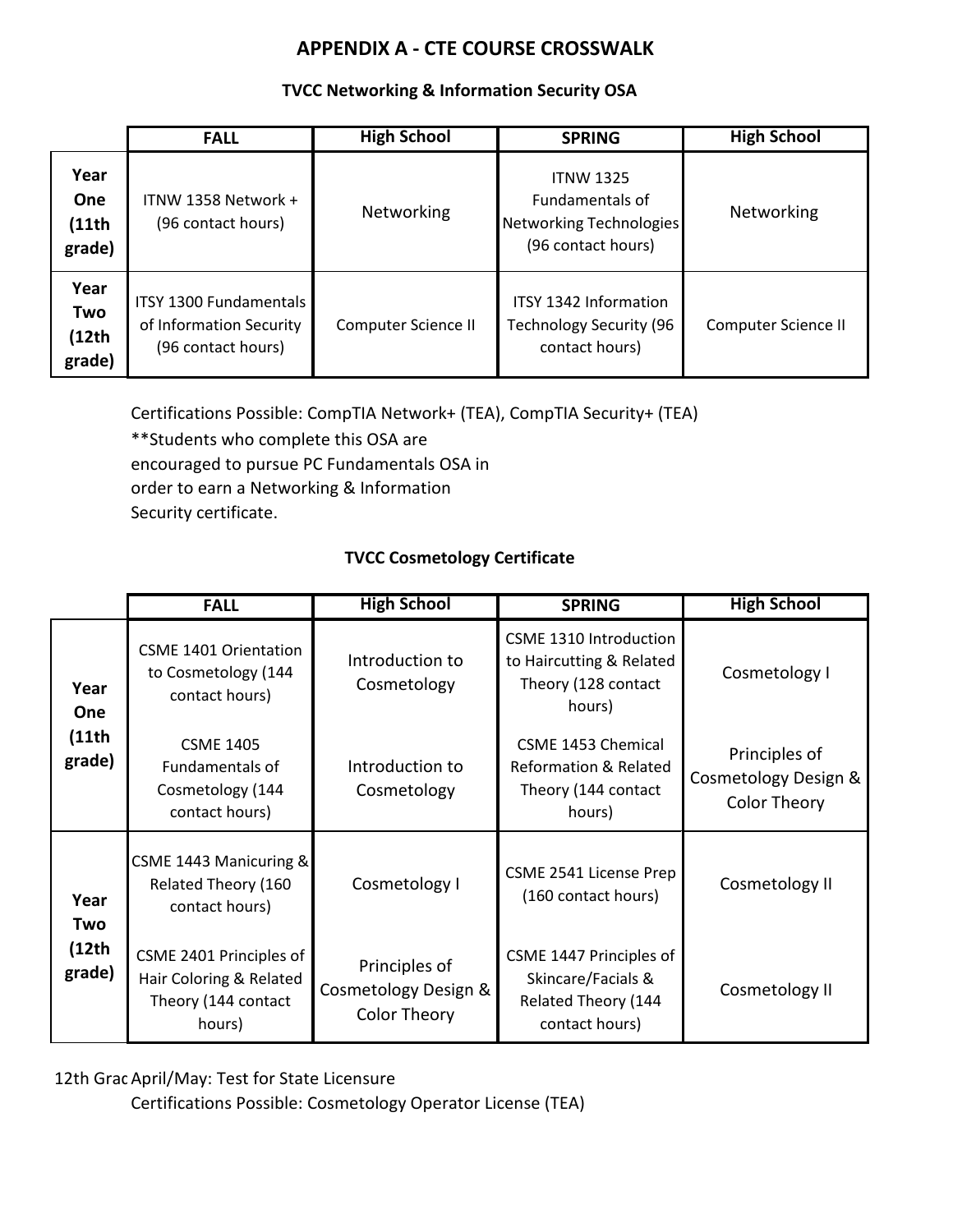### **TVCC Criminal Justice Certificate**

|                                          | <b>FALL</b>                                                                      | <b>High School</b>                                               | <b>SPRING</b>                                                                    | <b>High School</b>                                               |
|------------------------------------------|----------------------------------------------------------------------------------|------------------------------------------------------------------|----------------------------------------------------------------------------------|------------------------------------------------------------------|
| Year<br><b>One</b><br>(10th<br>grade)    | CRIJ 1301/CJSA 1322<br>Introduction to Criminal<br>Justice (48 contact hours)    | Principles of Law, Public<br>Safety, Corrections and<br>Security | CRIJ 1307/CJSA 1312<br>Crime in America (48<br>contact hours)                    | Principles of Law, Public<br>Safety, Corrections and<br>Security |
| Year<br>Two<br>(11th<br>grade)           | CRIJ 2313/CJCR 1307<br>Correctional Systems &<br>Practices (48 contact<br>hours) | <b>Correctional Services</b>                                     | CJSA 1348 Ethics in<br>Criminal Justice (48<br>contact hours)                    | <b>Public Service Elective</b>                                   |
| Year<br><b>Three</b><br>(12th)<br>grade) | CRIJ 2314/CJSA 1342<br><b>Criminal Investigations</b><br>(48 contact hours)      | Criminal Investigation                                           | CRIJ 1310/CJSA 1327<br><b>Fundamentals of Criminal</b><br>Law (48 contact hours) | Court Systems and<br>Practices                                   |

### **TVCC Business Technology Certificate**

|                                          | <b>FALL</b>                                                                                                  | <b>High School</b>                                                                             | <b>SPRING</b>                                                                                       | <b>High School</b>                            |
|------------------------------------------|--------------------------------------------------------------------------------------------------------------|------------------------------------------------------------------------------------------------|-----------------------------------------------------------------------------------------------------|-----------------------------------------------|
| Year<br><b>One</b><br>(10th<br>grade)    | <b>BCIS 1305 Business</b><br><b>Computer Applications</b><br>(96 contact hours)                              | <b>Business Information</b><br>Management I or<br><b>Business Information</b><br>Management II | BUSG 1301 Introduction<br>to Business/BUSI 1301<br><b>Business Principles (48</b><br>contact hours) | Principle of Business,<br>Marketing & Finance |
| Year<br>Two<br>(11th<br>grade)           | POFI 2301 Word<br>Processing I (96 contact<br>hours)                                                         | <b>Business Information</b><br>Management II                                                   | ITSW 1304 Introduction<br>to Spreadsheets (96<br>contact hours)                                     | <b>Business Information</b><br>Management II  |
| Year<br><b>Three</b><br>(12th)<br>grade) | POFT 2312 Business<br>Correspondence &<br>Communication/ENGL<br>2311 Technical Writing<br>(48 contact hours) | <b>Touch Systems Data</b><br>Entry                                                             | BUSG 2309 Small<br><b>Business</b><br>Management/Entreprene<br>urship (48 contact hours)            | Entrepreneurship                              |

Certifications Possible: MOS - Word Expert (TEA), MOS - Excel Expert (TEA), Certiport Certification: Entrepreneurship & Small Business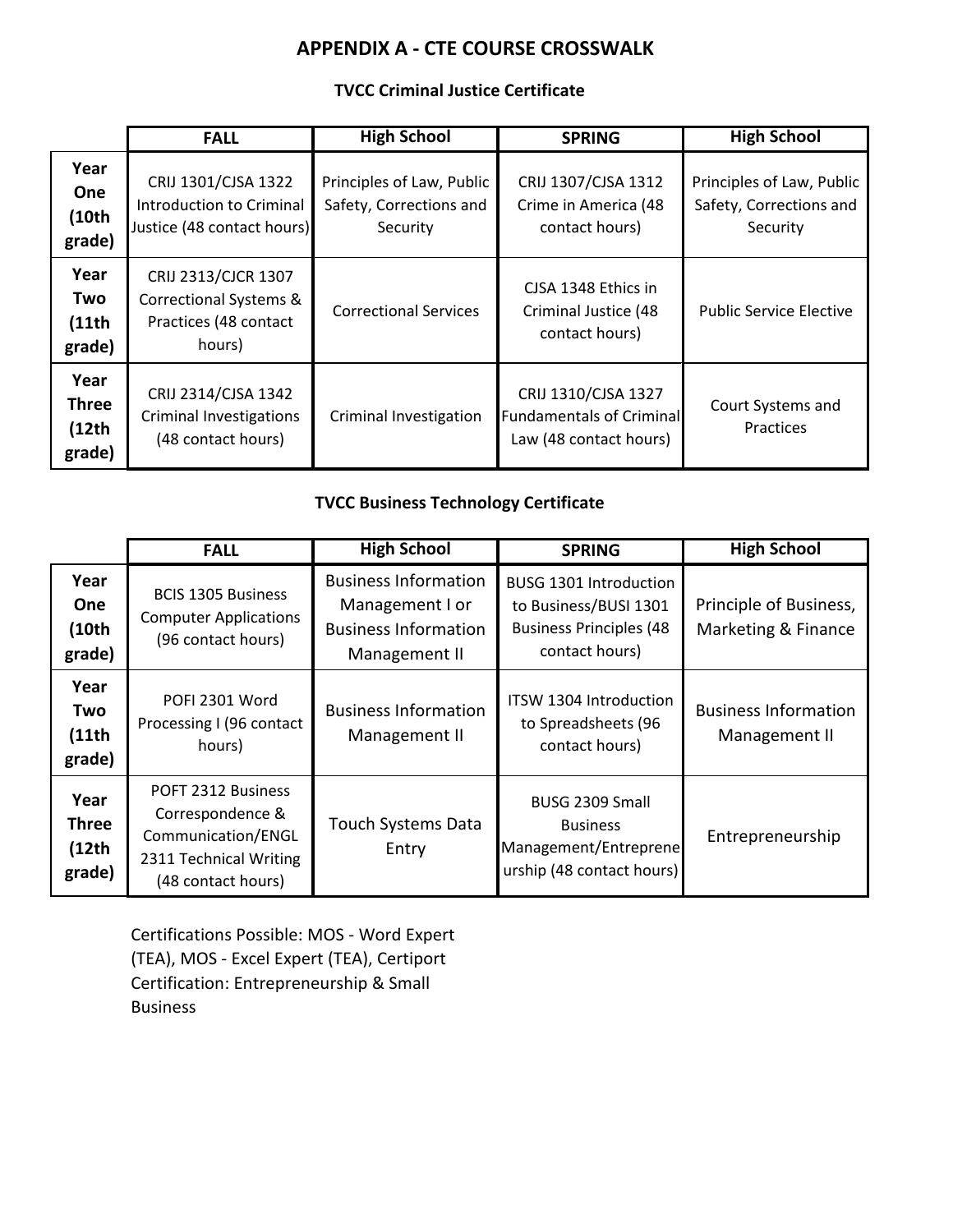### **TVCC Basic HVAC Technology Certificate**

|                 | <b>FALL</b>                                                                             | <b>High School</b>                      | <b>SPRING</b>                                                                               | <b>High School</b>                       |
|-----------------|-----------------------------------------------------------------------------------------|-----------------------------------------|---------------------------------------------------------------------------------------------|------------------------------------------|
| Year<br>One     | HART 1301 Basic<br><b>Electricity for HVAC</b><br>(64 contact hours)                    | <b>Electrical Technology I</b>          | <b>HART 1307</b><br>Refrigeration Principles Electrical Technology II<br>(64 contact hours) |                                          |
| (10th<br>grade) | <b>HART 1303 Air</b><br><b>Conditioning Control</b><br>Principles (64 contact<br>hours) | Heating, Ventilation,<br>Air Ref Tech I | HART 1341 Residential<br>Air Conditioning (64<br>contact hours)                             | Heating, Ventilation,<br>Air Ref Tech II |

Certifications Possible:

10th Grade: NCCER HVAC Core, Level 1 Certification (TEA)

### **TVCC Advanced HVAC Technology Certificate**

|                                         | <b>FALL</b>                                                                   | <b>High School</b>        | <b>SPRING</b>                                                                              | <b>High School</b>                         |
|-----------------------------------------|-------------------------------------------------------------------------------|---------------------------|--------------------------------------------------------------------------------------------|--------------------------------------------|
| Year<br>Two<br>(11th)<br>grade)         | HART 1345 Gas &<br>Electric Heating (64<br>contact hours)                     | Plumbing Tech I           | HART 2338 Air<br>Conditioning<br>Installation & Startup<br>(64 contact hours)              | <b>Building Maintenance</b><br>Tech I      |
|                                         | <b>HART 2336 Air</b><br>Conditioning<br>Troubleshooting (64<br>contact hours) | Problems and<br>Solutions | <b>HART 2345 Residential</b><br>Air & Conditioning<br>System Designs (64<br>contact hours) | <b>Building Maintenance</b><br>Tech II     |
| Year<br><b>Three</b><br>(12th<br>grade) | HART 2349 Heat<br>Pumps (64 contact<br>hours)                                 | Plumbing Tech II          | HART 1394 Special<br>Topics/Test Prep (48<br>contact hours)                                | Practicum in<br>Construction<br>Management |

Certifications Possible: 12th Grade: NCCER Level 2 Certification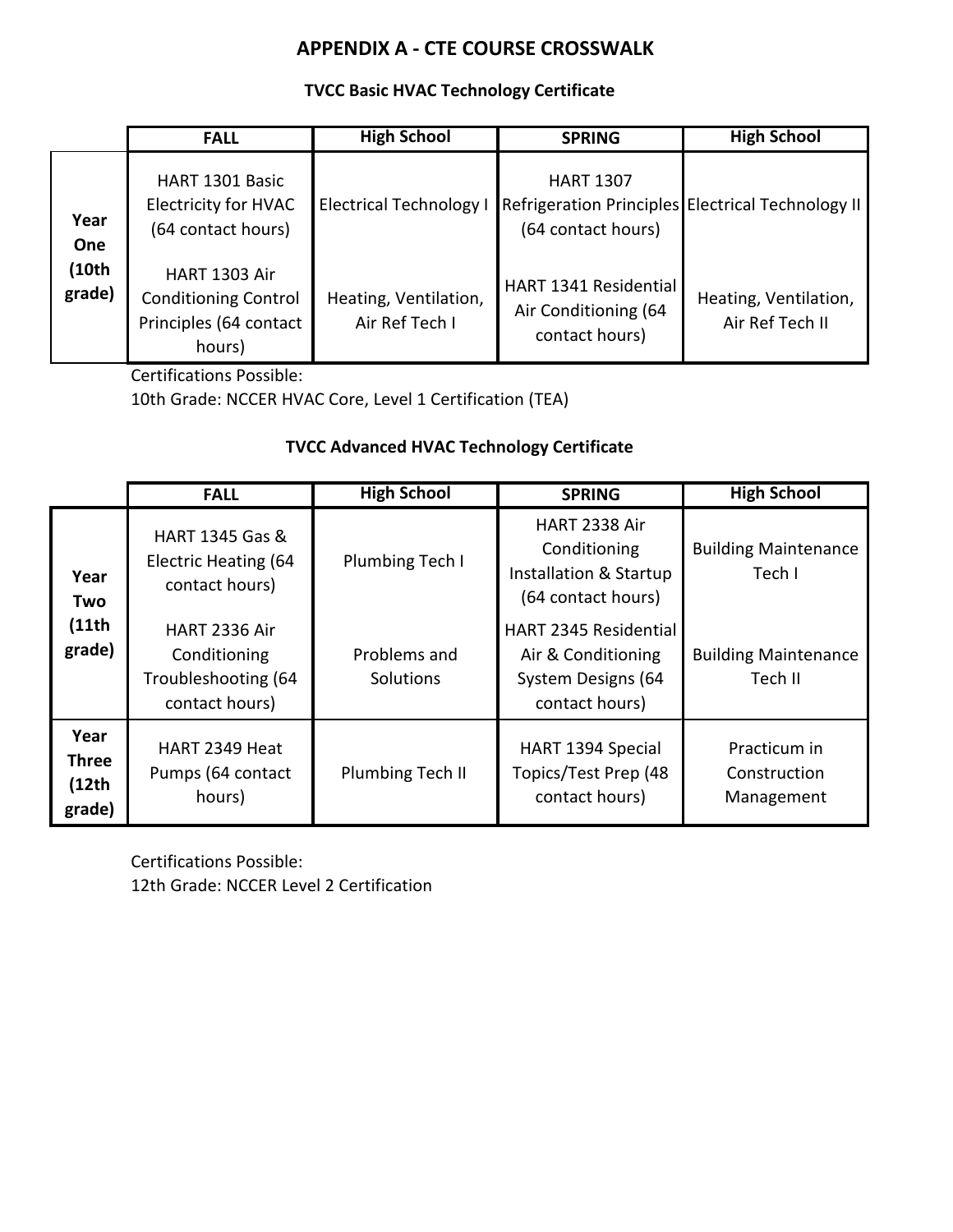## **TVCC Manicure Technology Certificate**

|        | <b>FALL</b>                  | <b>High School</b> | <b>SPRING</b>           | <b>High School</b> |
|--------|------------------------------|--------------------|-------------------------|--------------------|
| Year   |                              |                    |                         |                    |
| One    | <b>CSME 1430 Orientation</b> |                    | CSME 1431 Principles of |                    |
| (11th  | to Nail Technology (160      |                    | Nail Technology I (160  |                    |
| grade) | contact hours)               | Cosmetology I      | contact hours)          | Cosmetology I      |
| Year   |                              |                    |                         |                    |
| Two    | CSME 1441 Principles of      |                    | CSME 1443 Manicuring &  |                    |
| (12th  | Nail Technology II (160      |                    | Related Theory (160     |                    |
| grade) | contact hours)               | Cosmetology II     | contact hours)          | Cosmetology II     |

## **TVCC Mechanical Engineering Machining Certificate**

|                                          | <b>FALL</b>                                                                                                | <b>High School</b>                           | <b>SPRING</b>                                                                             | <b>High School</b>                         |
|------------------------------------------|------------------------------------------------------------------------------------------------------------|----------------------------------------------|-------------------------------------------------------------------------------------------|--------------------------------------------|
| Year<br>One<br>(10th &<br>11th<br>grade) | DFTG 1310 Specialized<br><b>Basic Computer-Aided</b><br>Drafting (96 contact<br>hours)                     | Architectural Design                         | DFTG 1357 Specialized<br>Intermediate<br>Computer-Aided<br>Drafting (96 contact<br>hours) | Engineering Design and<br>Presentation I   |
| Year                                     | <b>MCHN 1320 Precision</b><br>Tools & Measurement<br>(96 contact hours)<br>(Hybrid)                        | Principles of<br>Manufacturing               | MCHN 1338 Basic<br>Machine Shop I (96<br>contact hours) (Hybrid)                          | <b>Precision Metal</b><br>Manufacturing I  |
| Two<br>(12th)<br>grade)                  | <b>MCHN 2344</b><br>Computerized<br><b>Numerical Control</b><br>Programming (96<br>contact hours) (Hybrid) | Manufacturing<br>Engineering<br>Technology I | MCHN 2341 Advanced<br>Machining I (96 contact<br>hours) (Hybrid)                          | <b>Precision Metal</b><br>Manufacturing II |

Certifications Possible: Certified SolidWorks Associate (CSWA) (TEA) 10hr OSHA Certification NIMS Certification, Level 1 (TEA)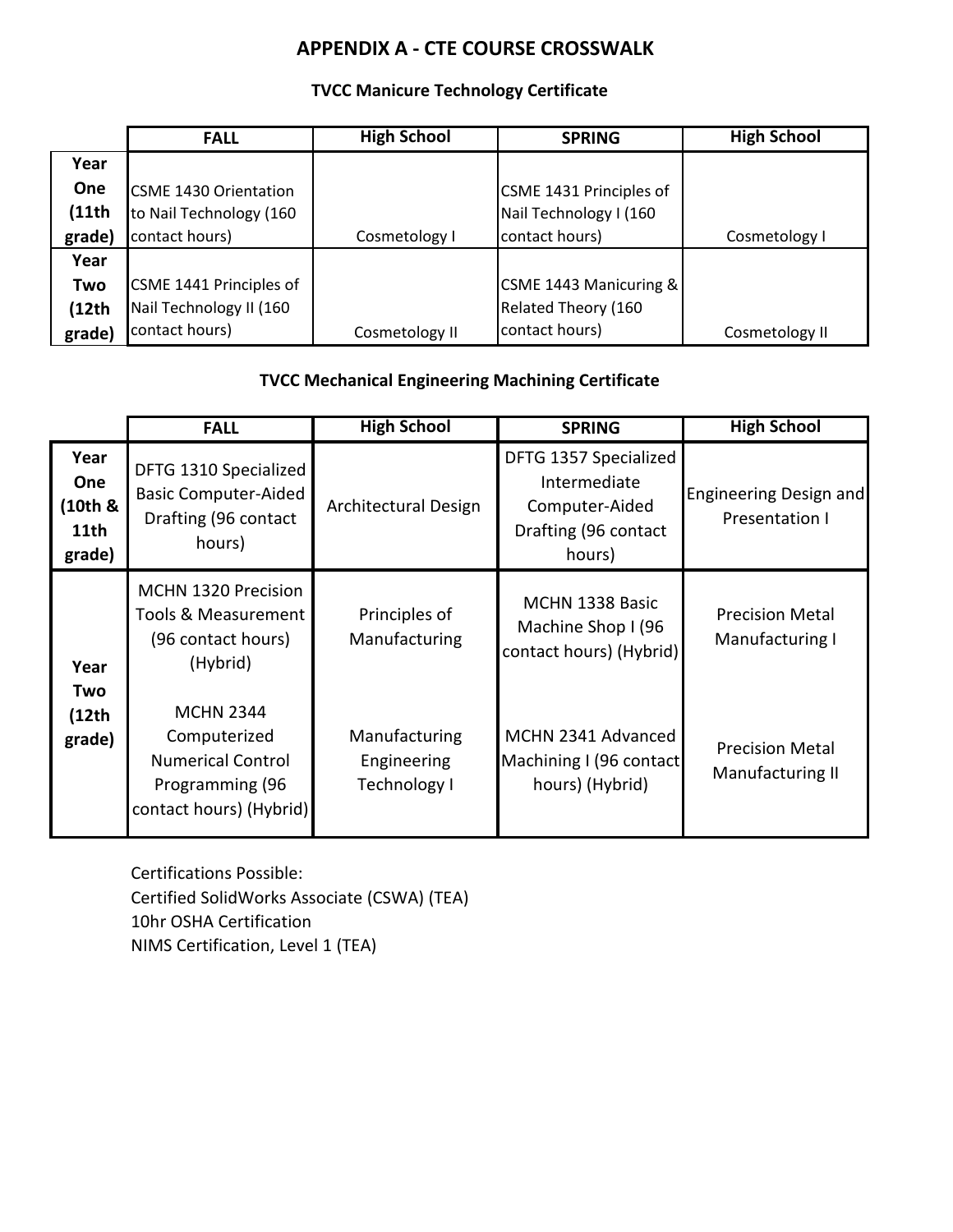## **TVCC Mechanical Engineering CAD/CAM-CNC Certificate**

|                                          | <b>FALL</b>                                                                                                | <b>High School</b>                                   | <b>SPRING</b>                                                                                      | <b>High School</b>                                                            |
|------------------------------------------|------------------------------------------------------------------------------------------------------------|------------------------------------------------------|----------------------------------------------------------------------------------------------------|-------------------------------------------------------------------------------|
| Year<br>One<br>(10th &<br>11th<br>grade) | DFTG 1310 Specialized<br><b>Basic Computer-Aided</b><br>Drafting (96 contact<br>hours)                     | Architectural Design                                 | DFTG 1357 Specialized<br>Intermediate<br>Computer-Aided<br>Drafting (96 contact<br>hours)          | Engineering Design and<br>Presentation I                                      |
| Year<br>Two<br>(12th)                    | <b>MCHN 2344</b><br>Computerized<br><b>Numerical Control</b><br>Programming (96<br>contact hours) (Hybrid) | Manufacturing<br>Engineering<br>Technology I         | INMT 1343 Computer<br>Aided<br>Design/Computer<br><b>Aided Manufacturing</b><br>(96 contact hours) | Architectural Design II<br>OR Computer Aided<br>Design/Computer<br>Aided Mfg. |
| grade)                                   | MCHN 2335 Advanced<br>CNC Machining (96<br>contact hours)                                                  | Manufacturing<br>Engineering<br><b>Technology II</b> | MCHN 2341 Advanced<br>Machining I (96 contact<br>hours) (Hybrid)                                   | <b>Precision Metal</b><br>Manufacturing II                                    |

Certifications Possible: Machining Certificate and CAD/CAM-CNC Certificate

## **TVCC Ranch Management Certificate Pathway**

|                                          | <b>FALL</b>                                                                        | <b>High School</b>                | <b>SPRING</b>                                                 | <b>High School</b>                        |
|------------------------------------------|------------------------------------------------------------------------------------|-----------------------------------|---------------------------------------------------------------|-------------------------------------------|
| Year<br><b>One</b><br>(10th<br>grade)    | AGRI 1419/AGAH 1401<br><b>Introductory Animal</b><br>Science (96 contact<br>hours) | <b>Advanced Animal</b><br>Science | AGAH 1447 Animal<br><b>Reproduction (96</b><br>contact hours) | <b>Veterinary Medical</b><br>Applications |
| Year<br>Two<br>(11th)<br>grade)          | <b>AGAH 2313 Principles</b><br>of Feeds and Feeding<br>(96 contact hours)          | Livestock Production              | AGAH 1353 Beef Cattle<br>Production (96 contact<br>hours)     | Livestock Production                      |
| Year<br><b>Three</b><br>(12th)<br>grade) | AGEQ 1411 Equine<br>Science (96 contact<br>hours)                                  | <b>Equine Science</b>             | AGRI 2321 Livestock<br>Evaluation (96 contact<br>hours)       | <b>Veterinary Medical</b><br>Applications |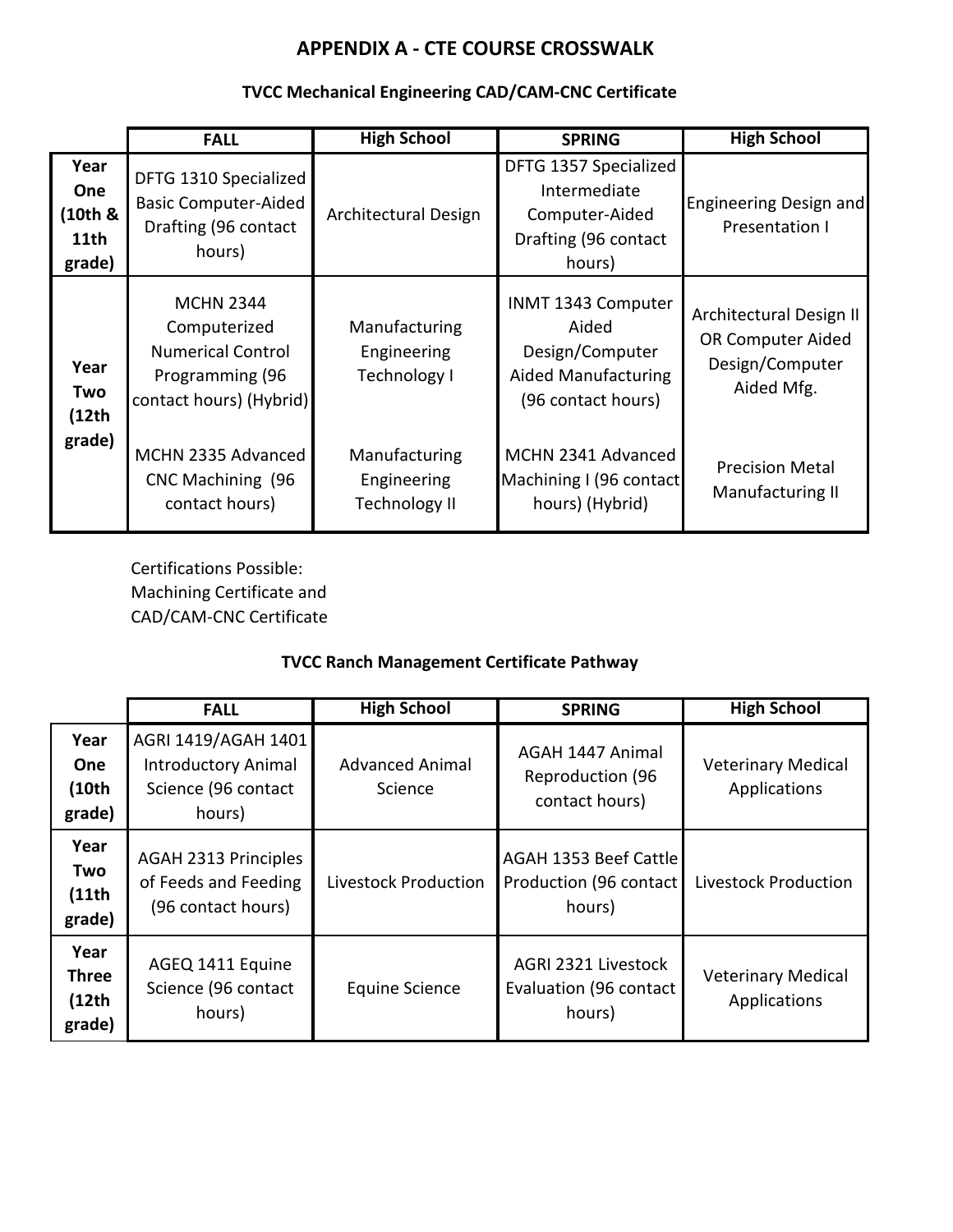## **TVCC Dual Arc Welding Certificate**

|                                          | <b>FALL</b>                                                                                       | <b>High School</b>                                     | <b>SPRING</b>                                                                                           | <b>High School</b>                                                                                       |
|------------------------------------------|---------------------------------------------------------------------------------------------------|--------------------------------------------------------|---------------------------------------------------------------------------------------------------------|----------------------------------------------------------------------------------------------------------|
| Year<br>One<br>(10th)<br>grade)          | WLDG 1323 Welding,<br>Safety Tools, &<br>Equipment (48 contact<br>hours)                          | Principles of Welding<br>OR Introduction to<br>Welding | <b>WLDG 1317</b><br>Introduction to Layout<br>& Fabrication (48<br>contact hours)                       | <b>Agricultural Structures</b><br>Design & Fabrication<br><b>OR Metal Fabrication</b><br>and Machining I |
| Year<br>Two<br>(11th)<br>grade)          | <b>WLDG 1353</b><br>Intermediate Layout &<br>Fabrication (96 contact<br>hours)                    | <b>Metal Fabrication and</b><br>Machining II           | <b>WLDG 1407</b><br>Introduction to<br><b>Welding Using Multiple</b><br>Processes (96 contact<br>hours) | Introduction to<br>Welding OR Welding I                                                                  |
|                                          | <b>WLDG 1428</b><br>Introduction to<br><b>Shielded Metal Arc</b><br>Welding (96 contact<br>hours) | Welding II                                             | <b>WLDG 1457</b><br>Intermediate Shielded<br>Metal Arc Welding (96<br>contact hours)                    | Welding II                                                                                               |
| Year<br><b>Three</b><br>(12th)<br>grade) | <b>WLDG 1202</b><br><b>Fundamentals of Gas</b><br>Metal Arc Welding (80<br>contact hours)         | Welding I                                              | <b>WLDG 1206</b><br><b>Fundamentals of Gas</b><br><b>Tungsten Arc Welding</b><br>(80 contact hours)     | Welding II                                                                                               |
|                                          | <b>WLDG 1430</b><br>Introduction to Gas<br>Metal Arc Welding (96<br>contact hours)                | Welding I                                              | WLDG 2443 Advanced<br><b>Shielded Metal Arc</b><br>Welding (96 contact<br>hours)                        | Practicum in<br><b>Manufacturing OR</b><br>Welding II                                                    |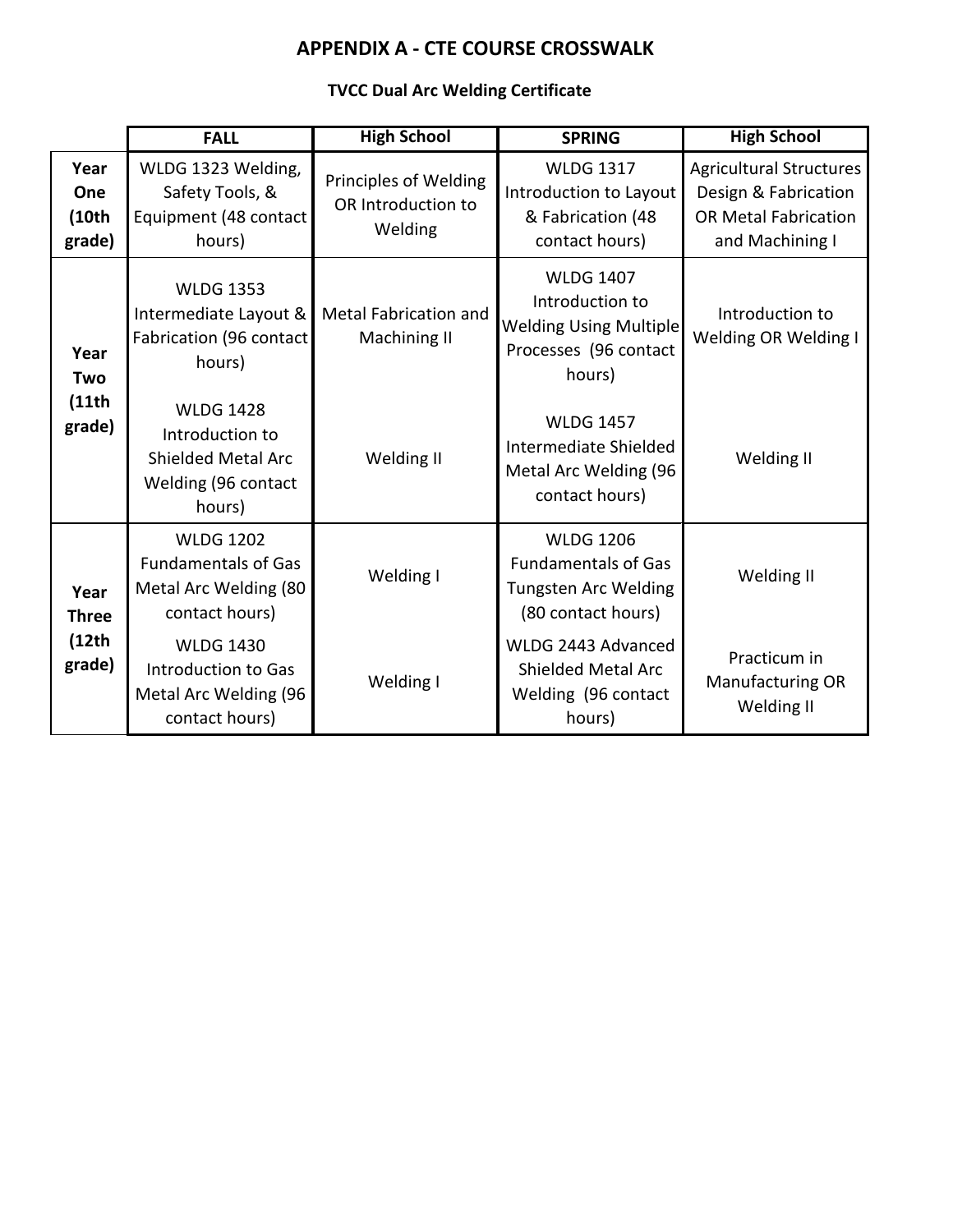### **TVCC Basic Medical Assistant Certificate (CCMA)**

|                                 | <b>FALL</b>                                                                                         | <b>High School</b>                                          | <b>SPRING</b>                                                                                              | <b>High School</b>             |
|---------------------------------|-----------------------------------------------------------------------------------------------------|-------------------------------------------------------------|------------------------------------------------------------------------------------------------------------|--------------------------------|
| Year<br>One<br>(11th)<br>grade) | HPRS 1105 Essentials<br>of Medical Law/ Ethics<br>for Health<br>Professionals (16<br>contact hours) | Principles of Health<br>Science or Health<br>Science Theory | <b>MDCA 1417</b><br>Procedures in a Clinical<br>Setting (96 contact<br>hours)                              | <b>Health Science Clinical</b> |
|                                 | NURA 1407 Body<br>Systems (112 contact<br>hours)                                                    | Anatomy & Physiology                                        | MDCA 1452 Medical<br><b>Assistant Laboratory</b><br>Procedures (96 contact<br>hours)                       | Practicum in Health<br>Science |
| Year<br>Two                     | <b>MDCA 1348</b><br>Pharmacology &<br>Administration of<br><b>Medications (96</b><br>contact hours) | Practicum in Health<br>Science                              | MDCA 1260 Clinical<br>Medical/Clinical Assist<br>(96 contact hours)                                        | <b>Health Science Clinical</b> |
| (12th)<br>grade)                | MDCA 1313 Medical<br>Terminology (48<br>contact hours)                                              | <b>Medical Terminology</b>                                  | MDCA 1254 Medical<br><b>Assisting Credential</b><br>Exam Review<br>(Capstone Course) (48<br>contact hours) | Practicum in Health<br>Science |

Certifications Possible: Certified Clinical Medical Assistant (CCMA) (TEA)

## **TVCC Certified Nurse Aid/Assistant (CNA)**

|          | <b>FALL</b>          | <b>High School</b>     | <b>SPRING</b>        | <b>High School</b>     |
|----------|----------------------|------------------------|----------------------|------------------------|
| Year     |                      |                        |                      |                        |
| One      | NURA 1401 Nurse Aide | <b>Certified Nurse</b> | NURA 1160 Nurse Aide | <b>Certified Nurse</b> |
| (11th or |                      |                        | Clinical (96 contact |                        |
| 12th     | (112 contact hours)  | Assistant              | hours)               | Assistant              |
| grade)   |                      |                        |                      |                        |

Certifications Possible: Certified Nurse Aide/Assistant (CNA) (TEA)